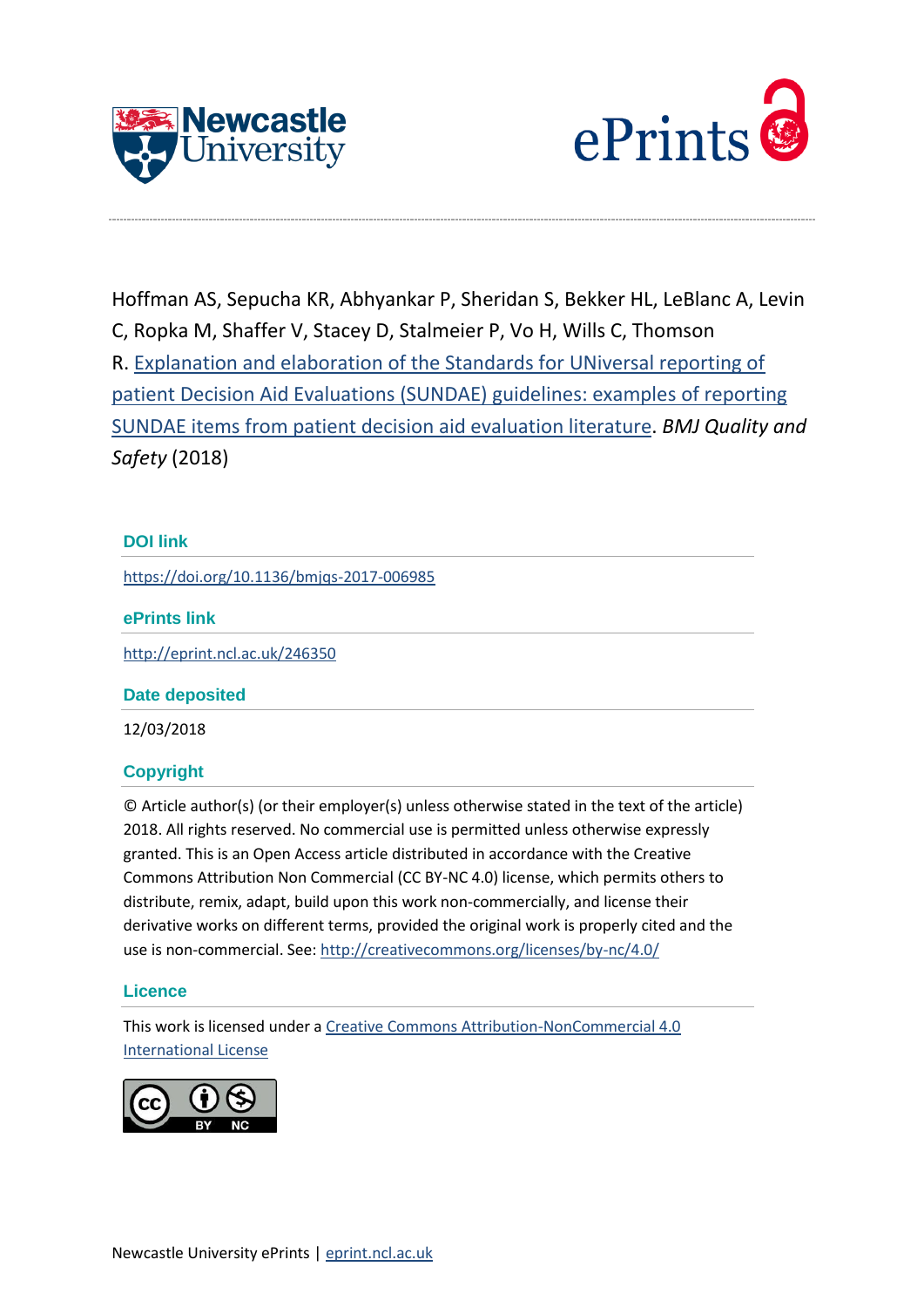Research and Reporting Methodology **BMJ Quality & Safety Online First, published on 6 March 2018 as 10.1136/bmjqs-2017-006985** Downloaded from<http://qualitysafety.bmj.com/>on March 12, 2018 - Published by [group.bmj.com](http://group.bmj.com)



**Explanation and elaboration of the Standards for UNiversal reporting of patient Decision Aid Evaluations (SUNDAE) guidelines: examples of reporting SUNDAE items from patient decision aid evaluation literature**

Aubri S Hoffman,<sup>1,2</sup> Karen R Sepucha,<sup>3</sup> Purva Abhyankar,<sup>4</sup> Stacey Sheridan,<sup>5</sup> Hilary Bekker,<sup>6</sup> Annie LeBlanc,<sup>7</sup> Carrie Levin,<sup>8</sup> Mary Ropka,<sup>9</sup> Victoria Shaffer,<sup>10</sup> Dawn Stacey,<sup>11,12</sup> Peep Stalmeier,<sup>13</sup> Ha Vo, <sup>14</sup> Celia Wills, <sup>15</sup> Richard Thomson<sup>16</sup>

► Additional material is published online only. To view, please visit the journal online (http://dx.doi.org/10.1136/ bmjqs-2017-006985).

For numbered affiliations see end of article.

#### **Correspondence to**

Professor Richard Thomson, Institute of Health and Society, Newcastle University, Newcastle upon Tyne NE2 4AX, UK; richard.thomson@ncl.ac.uk

Received 1 June 2017 Revised 27 September 2017 Accepted 26 November 2017



► [http://dx.doi.org/10.1136/](http://dx.doi.org/10.1136/bmjqs-2017-007019) [bmjqs-2017-007019](http://dx.doi.org/10.1136/bmjqs-2017-007019) ► [http://dx.doi.org/10.1136/](http://dx.doi.org/10.1136/bmjqs-2017-006986) [bmjqs-2017-006986](http://dx.doi.org/10.1136/bmjqs-2017-006986)

Check for updates

**To cite:** Hoffman AS, Sepucha KR, Abhyankar P, et al. BMJ Qual Saf Epub ahead of print: [please include Day Month Year]. doi:10.1136/ bmjqs-2017-006985

BMJ

#### **Abstract**

This Explanation and Elaboration (E&E) article expands on the 26 items in the Standards for UNiversal reporting of Decision Aid Evaluations guidelines. The E&E provides a rationale for each item and includes examples for how each item has been reported in published papers evaluating patient decision aids. The E&E focuses on items key to reporting studies evaluating patient decision aids and is intended to be illustrative rather than restrictive. Authors and reviewers may wish to use the E&E broadly to inform structuring of patient decision aid evaluation reports, or use it as a reference to obtain details about how to report individual checklist items.

#### **BACKGROUND**

This Explanation and Elaboration (E&E) document provides authors with additional guidance and examples of how to report the 26 items included in the Standards for UNiversal reporting of Decision Aid Evaluations (SUNDAE) reporting guideline (see online [appendix A\)](https://dx.doi.org/10.1136/bmjqs-2017-006985).<sup>[1](#page-22-0)</sup> For each item, the E&E provides a brief rationale for the importance of that item, cross-referencing to other items as appropriate and including evidence for inclusion where available. It also provides selected examples, explains how those examples illustrate good reporting and notes any additional content that might further improve the quality of reporting.

Development of the E&E built upon the methods used to develop the SUNDAE checklist.<sup>1</sup> Evidence and definitions were drawn from the literature, including the 2014 update of the International Patient Decision Aid Standards (IPDAS) Collaboration guidelines and the 2014 and 2017 Cochrane reviews of patient decision aids  $(PDAs).<sup>2-4</sup> Online appendix B provides a$  $(PDAs).<sup>2-4</sup> Online appendix B provides a$  $(PDAs).<sup>2-4</sup> Online appendix B provides a$ table summarising the types of rationale and evidence supporting the inclusion of each item in the checklist.

The aim of the SUNDAE E&E is to support authors in demonstrating the rigour of their research through highquality reporting. Previous reviews of PDA reports revealed notable gaps in reporting that limit the replicability of the studies, the reviews of the evidence supporting PDAs, the identification of appropriate PDAs for use clinically and the potential classification of tools that meet the minimum standards for certification. $35-7$  Improved reporting may support systematic reviews and, in turn, inform best practices and policies regarding certification and implementation of PDAs.

### **Using the SUNDAE explanation and elaboration document**

Some readers may wish to read the whole document, but others may find it more useful as a reference document

**[Copyri](http://qualitysafety.bmj.com/)ght Article author (or their employer) 2018. Produced by BMJ Publishing Group Ltd under licence.**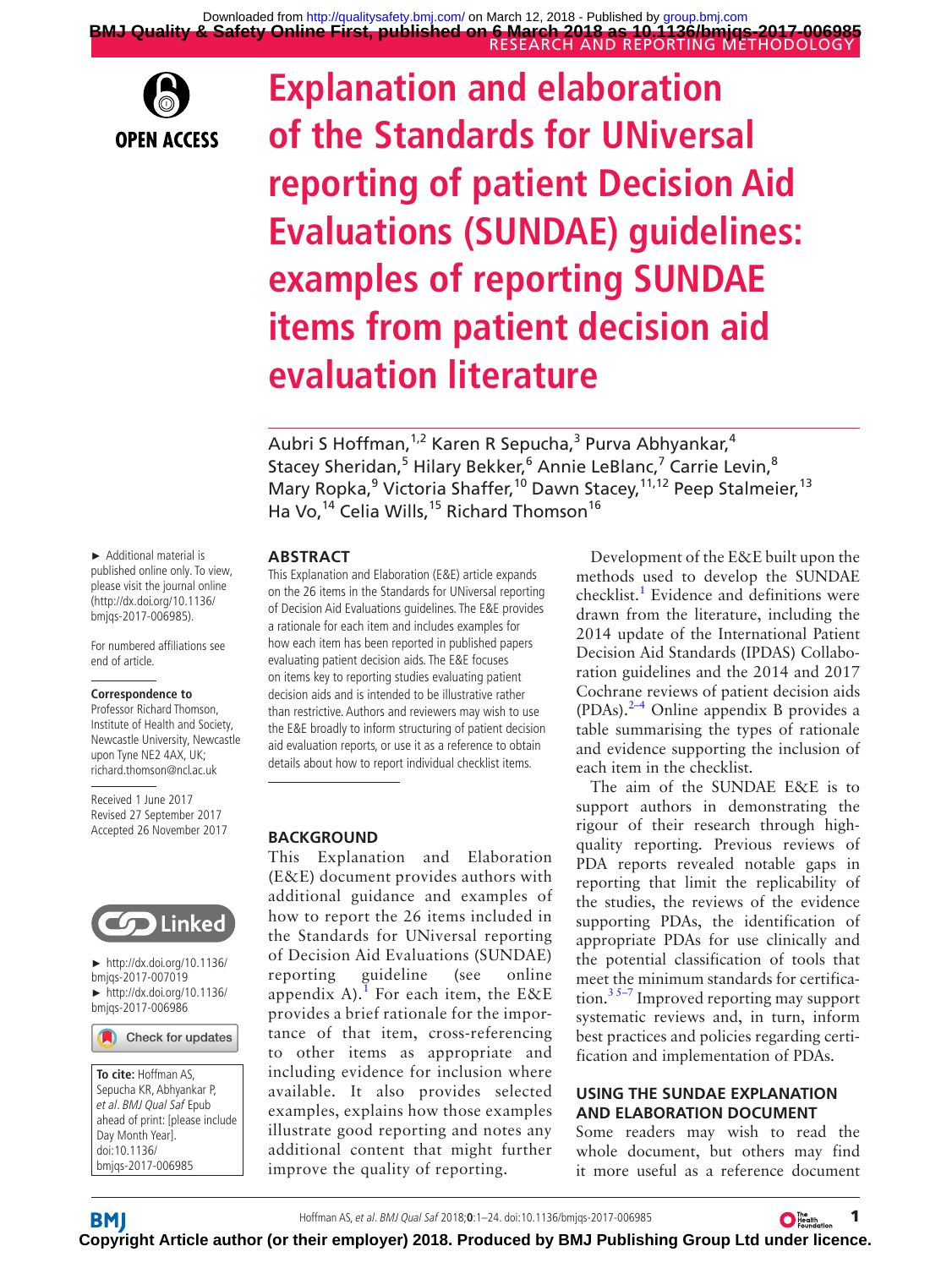for individual items. Although the checklist items are organised by standard manuscript sections (eg, Introduction, Methods), we recognise that for some items there may be flexibility as to where in the paper they are included. For example, the listing of the options included within the PDA may be fully met within the Introduction or could be included in the Methods section.

We recognise that authors may not be able to include all items in one evaluation paper, particularly given some editorial restrictions. Some items may be addressed within an appendix or other supplemental material that have become increasingly available with online publications. Items related to development of the PDA may already be available in published papers or other reports of the development of the PDA (eg, needs assessments, usability/acceptability testing, pilot studies); in such cases, a reference to the development paper will meet reporting requirements. However, if space allows, we encourage brief reporting of items published elsewhere in the evaluation report, as these are often the only reports included in systematic reviews. Similarly, fidelity and process evaluation items may be included in the evaluation paper, or be published separately. Some items may be reported together within an individual article. For example, fidelity assessment may be seen as part of process evaluation (items 14 and 15) and reported together.

The examples were selected from published PDA evaluation reports to represent a variety of study designs, clinical/public health contexts and international writing styles. In some cases, multiple examples are included as individual examples may not be comprehensive. Longer examples were edited for length to exclude extraneous material, but excerpts were not edited to ensure consistent use of terminology or to improve the quality of reporting. We did not impose any other specific criteria in selecting examples for inclusion. These reporting guidelines are not meant to inappropriately constrain authors. There is a risk that strict adherence to guidelines of any sort may be counterproductive.<sup>8</sup> While we recommend that authors pay careful attention to the guidelines, we also encourage authors to prepare their manuscripts as clearly and concisely as possible.

## **Explanation and elaboration of SUNDAE guidelines items**

#### **Title/Abstract**

As part of a standard title and abstract:

#### Item 1

**Use the term patient decision aid in the abstract to identify the intervention evaluated and, if possible, in the title.**

A wide range of terms have been used in the literature on PDAs, often interchangeably. There is currently no distinct MESH heading for literature searching;

however, the most widely used term is *patient decision aid*, as incorporated within the Cochrane review and the title of IPDAS.[2 3](#page-22-1) Other terms used include *decision aid*, *patients' decision aid* and *decision support intervention/technology*. The term *patient decision aid* refers to evidence-based tools designed to help patients to participate in making specific and deliber-ated choices among healthcare options.<sup>[4](#page-22-4)</sup> The Delphi process strongly supported using the term *patient decision aid* for these reporting guidelines to support consistency and to ease identification of relevant studies when searching the literature.

#### *Example 1*

Evaluation of the effect of a patient decision aid about vasectomy on the decision-making process: a rand-omized trial.<sup>[9](#page-22-5)</sup>

#### *Example 2*

Randomised controlled trial of a patient decision aid for colorectal cancer screening.<sup>10</sup>

#### *Explanation*

The chosen examples state in the title that a PDA has been evaluated.

#### Item 2

**In the abstract, identify the main outcomes used to evaluate the patient decision aid.**

Identifying the main outcomes can be a challenge in reporting PDA evaluations. Including the main outcomes in the abstract immediately helps the reader identify the key measures of impact. It also indicates the focus of the study (eg, on decision-making process, decision quality or some other measure, such as clinical outcomes or resource use). Further detail of the measures and instruments used should be included in the Methods section (see items 17 and 18). Including standard, descriptive terms for key outcomes in the abstract (eg, Decision Conflict Scale) will greatly assist with searching and indexing. $1112$ 

#### *Example 1*

The primary outcome was informed choice (defined as adequate knowledge and consistency between attitudes and screening intentions).... $^{13}$  $^{13}$  $^{13}$ 

#### *Example 2*

The primary outcome was patients' intention to undergo screening for prostate cancer, assessed immediately after reading the decision aid. In addition to giving their answer, patients were systematically asked to cite the reasons for those answers by responding to open-ended questions.[14](#page-22-9)

#### *Example 3*

The aim of this study was to evaluate, in a factorial randomized controlled trial, whether simple (information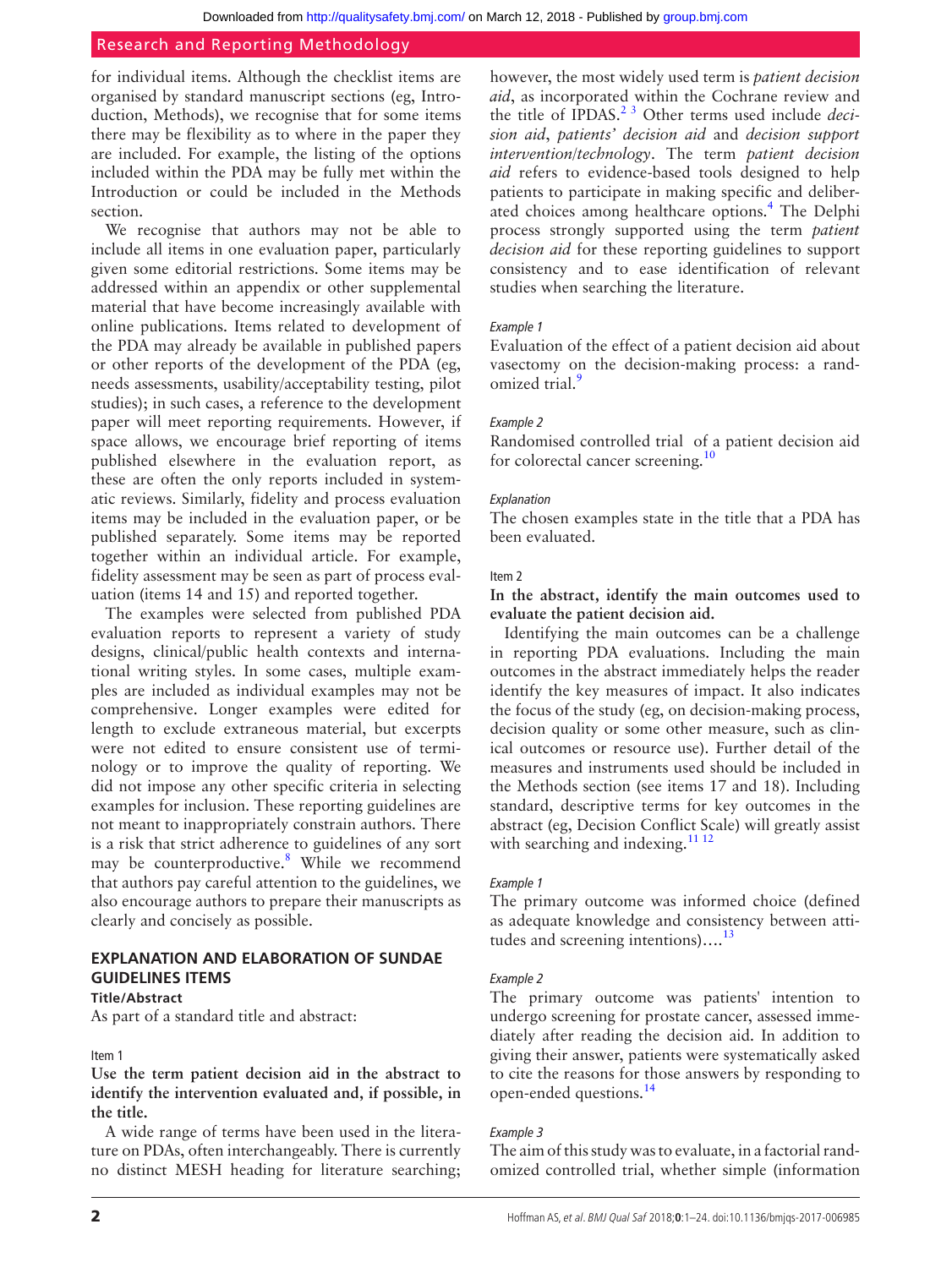video/leaflet) and complex (decision analysis) decision aids for treatment of hypertension were associated with changes in decisional conflict, anxiety, treatment intentions, and actual treatment choice in a sample of newly diagnosed hypertensive patients.<sup>[15](#page-22-10)</sup>

### *Explanation*

These examples clearly state the main outcomes. The first example incorporates an outcome measure of decision quality, as recommended by the IPDAS Collaboration[.11](#page-22-7) The second includes a measure of the patient's intention, as well as seeking to capture reasons for the stated intention. The third example lists a range of measures.

### **Introduction**

As part of standard introduction:

### Item 3

**Describe the decision that is the focus of the patient decision aid.**

A critical component of a paper reporting an evaluation of a PDA is a description of the decision or decisions being supported by the PDA, to enable the reader to understand the clinical context and the intended audience for the intervention (see item 4). This was strongly confirmed in the Delphi process. The decision should be mentioned briefly in the Introduction, and/or Title, but expanded on in the Methods section, where the PDA is described in more detail (see items 10, 11 and 12).

## *Example 1*

This paper describes … the Yorkshire Dialysis Decision Aid (YoDDA) booklet, $16$  and investigates (a) its acceptability to people making dialysis decisions, and (b) the feasibility of evaluating its effectiveness within usual care. $17$  [Introduction]

The YoDDA booklet is designed for people with worsening kidney disease, and their family members, to make informed decisions between 2 dialysis options delivered in 2 ways, in the context of their lifestyle: hemodialysis, in a medical centre or at home; peritoneal dialysis, at home in an automated or continuous ambulatory form. $17$  [Methods]

## *Example 2*

The purpose of the present study was to determine whether the addition of the Decision Board to the medical consultation improved patient knowledge and satisfaction with decision making compared with the medical consultation alone for women with lymph node-negative breast cancer considering adjuvant chemotherapy.<sup>[18](#page-22-13)</sup> [Introduction]

[The Decision Board] contains detailed information tailored to the individual on a patient's treatment choices (chemotherapy or no chemotherapy).<sup>[18](#page-22-13)</sup> [Methods]

### *Explanation*

The examples demonstrate the decision being supported. Example 1 briefly refers to the decision in the Introduction (the YoDDA booklet). The reader can see this is a PDA about dialysis, but specification of the treatment options occurs in the Methods section (see item 10). Example 2 describes the decision as being about adjuvant chemotherapy in lymph node-negative breast cancer, and clarifies the options (chemotherapy/ no chemotherapy) in the Methods section.

### Item 4

### **Describe the intended user(s) of the patient decision aid.**

A description of the intended user(s) of the PDA helps readers assess the generalisability of findings to practice, and understand who is expected to appropriately use the decision aid. This description should be available in the Abstract/Introduction, potentially with further detail in the Methods section (see items 13 and 19).

## *Example 1*

For this study, we selected patients to be eligible for prostatectomy as well as radiotherapy. In most previous studies comparing prostate cancer treatments, patients' characteristics differed. For example, surgery patients were often younger and had less advanced tumours then irradiated patients. By selecting, this study aimed to involve a more homogeneous population that actually had a choice. The aim of this study was to examine the effect of a decision aid on the treatment choice for localized prostate cancer in men who really have a choice.<sup>19</sup>

## *Example 2*

Our objective was to evaluate the impact of a PDA on decisional conflict of middle-aged women who were considering NHPs [natural health products] for menopausal symptoms… Inclusion criteria were: (1) women aged from 45 to 64 years; (2) suffering from symptoms of menopause; (3) considering NHPs for their menopausal symptoms…[20](#page-22-15)

#### *Explanation*

These examples describe the rationale for selecting participants for the evaluation study and linking it explicitly to the intended users of the PDA. Further details are given of the patients studied (especially in example 2). The study participants are patients at the same point in their care pathway as intended patient users in clinical practice.

#### Item 5

## **Summarise the need for the patient decision aid under evaluation.**

It is important that PDA evaluation reports explain the need for the specific PDA so that readers and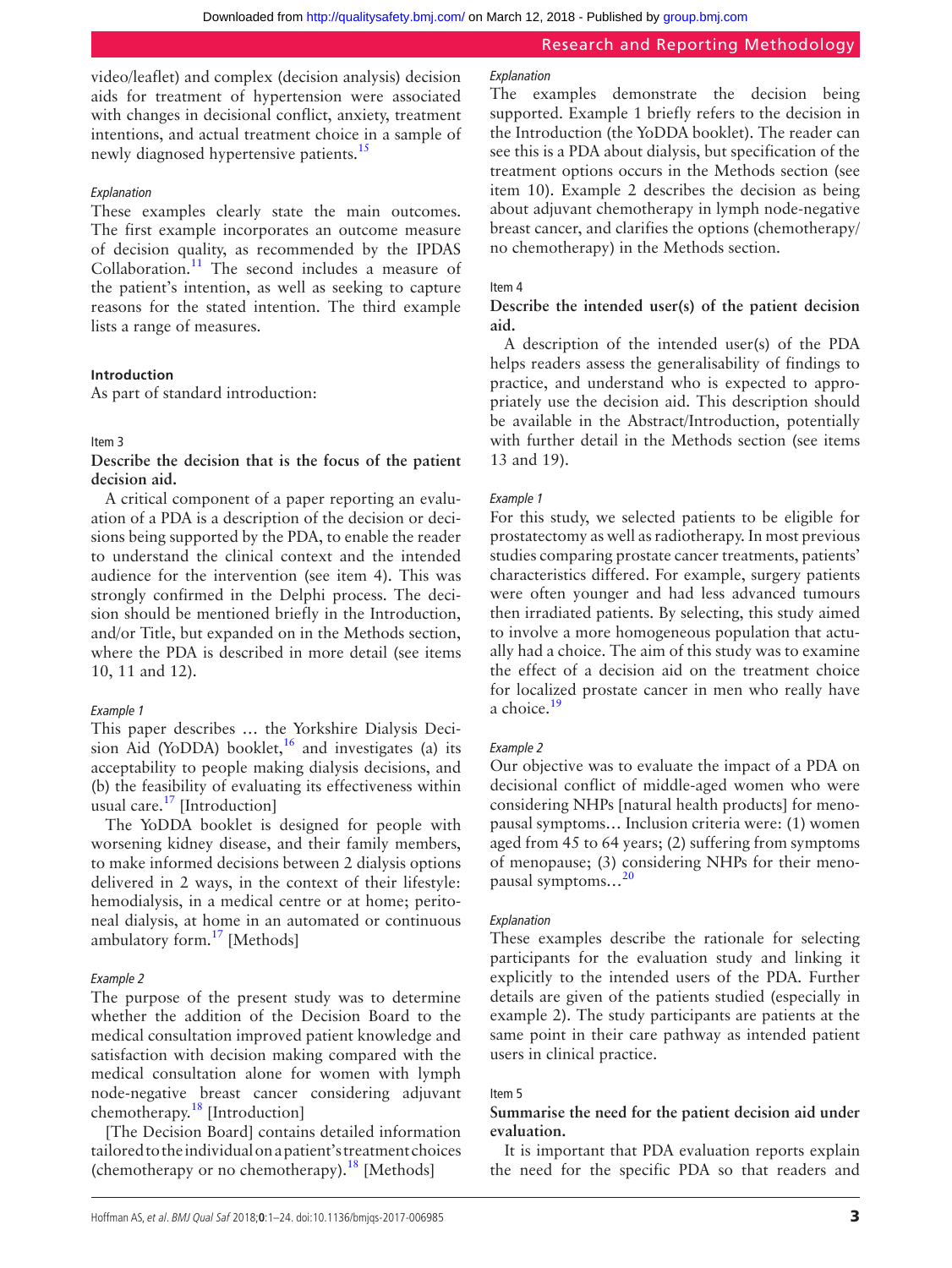reviewers may assess the appropriateness and potential value of the intervention. Justification might include, for example, evidence that patients do not know or understand the options available or are making poor quality decisions, geographical variation in uptake of options suggesting underuse or overuse, mismatch between patient values and the options chosen or lack of support to make and implement decisions.

### *Example 1*

Current guidelines no longer indicate a single treatment as the optimal treatment of localized prostate carcinoma. Therefore, patients should be involved in the treatment decision, which calls for the use of decision aids. $19$ 

### *Example 2*

Benign prostatic hyperplasia (BPH) is a common condition affecting roughly 25% of older men. These men face a choice of "watchful waiting" or active treatment, either medical or surgical. Although prostatectomy rates have declined recently, this procedure remains the second most common major operation among Medicare-age men, with 311,000 performed in the United States in 1991. Moreover, considerable geographical variation has been reported for prostatectomy. A recent BPH practice guideline, noting these variations, has recommended a shared decision-making approach to treatment. $^{21}$  $^{21}$  $^{21}$ 

## *Explanation*

The above examples clearly state the need for each specific PDA. Both examples make it explicit that an intervention is needed to support decision making given that there is more than one reasonable option for treatment. Example 2 gives a broader rationale including the choice of options, evidence of geographical variation and recommendation from a published clinical guideline.

## Item 6

**Describe the purpose of the evaluation study with respect to the patient decision aid.**

Consistent with other reporting guidelines, a clear statement of the purpose (aims/objectives) of the evaluation study helps readers and reviewers judge the appropriateness of the study design, outcomes used and data analysis as well as to critically appraise the findings of the study. This item is important specifically to PDAs because of the need to link the evaluation to the explicit and intended purpose of the PDA. For many evaluation reports, the aim of the study will be consistent with the purpose of the PDA; however, some reports may include evaluation within a broader study (eg, multicomponent interventions). This item should be found in the Introduction, but may well be expanded in the Methods section, particularly if

the evaluation of the PDA is a subaim of the overall study (see items 13 and 15).

### *Example 1*

The objective of this study was to estimate the effect of the Depression Choice decision aid on the quality of the decision-making process and depression outcomes … We hypothesized that its use during the clinical encounter would improve patient engagement, the quality of decision making as perceived by patients and clinicians, and depression outcomes. $^{22}$ 

### *Example 2*

This paper describes the development and field-testing process used to create the virtual decision lab, which had three primary objectives … The second objective was to test the [Options for Managing Your Knee Osteoarthritis Pain] web-based decision aid in terms of its performance compared with the video-booklet decision aid used in clinical practice. $^{23}$  $^{23}$  $^{23}$ 

## *Explanation*

The above examples clearly state the purpose of the evaluation of the PDA. Example 1 also highlights several helpful details about the evaluation: assessed with both decision process and outcome measures, as used during the clinical encounter, and by both patients and clinicians. These items would then be explained further in the Methods section (see items 13 and 15). Example 2 illustrates how evaluation of a specific PDA may be nested within a larger study (eg, multicomponent evaluation, dissemination and implementation study).

#### **Methods**

Studies with a comparator should also address items 7–13 for the comparator, if possible.

#### Item 7

**Briefly describe the development process for the patient decision aid (and any comparator), or cite other documents that describe the development process. At a minimum, include the following:**

- ► **Participation of stakeholders in its development**
- ► **The process for gathering, selecting and appraising evidence to inform its content**
- ► **Any testing that was done**

The importance of systematic, rigorous and replicable development of PDAs has been summarised within the IPDAS programme. $^{24}$  $^{24}$  $^{24}$  Furthermore, in the most recent Cochrane review of PDAs, only about half of PDAs reported having involved patients in their development process in some way.<sup>[4](#page-22-4)</sup> Expert consensus suggests that key features of the development process include participation of stakeholders in the development process, a high-quality process for gathering, selecting and appraising evidence to inform its content, and pilot testing of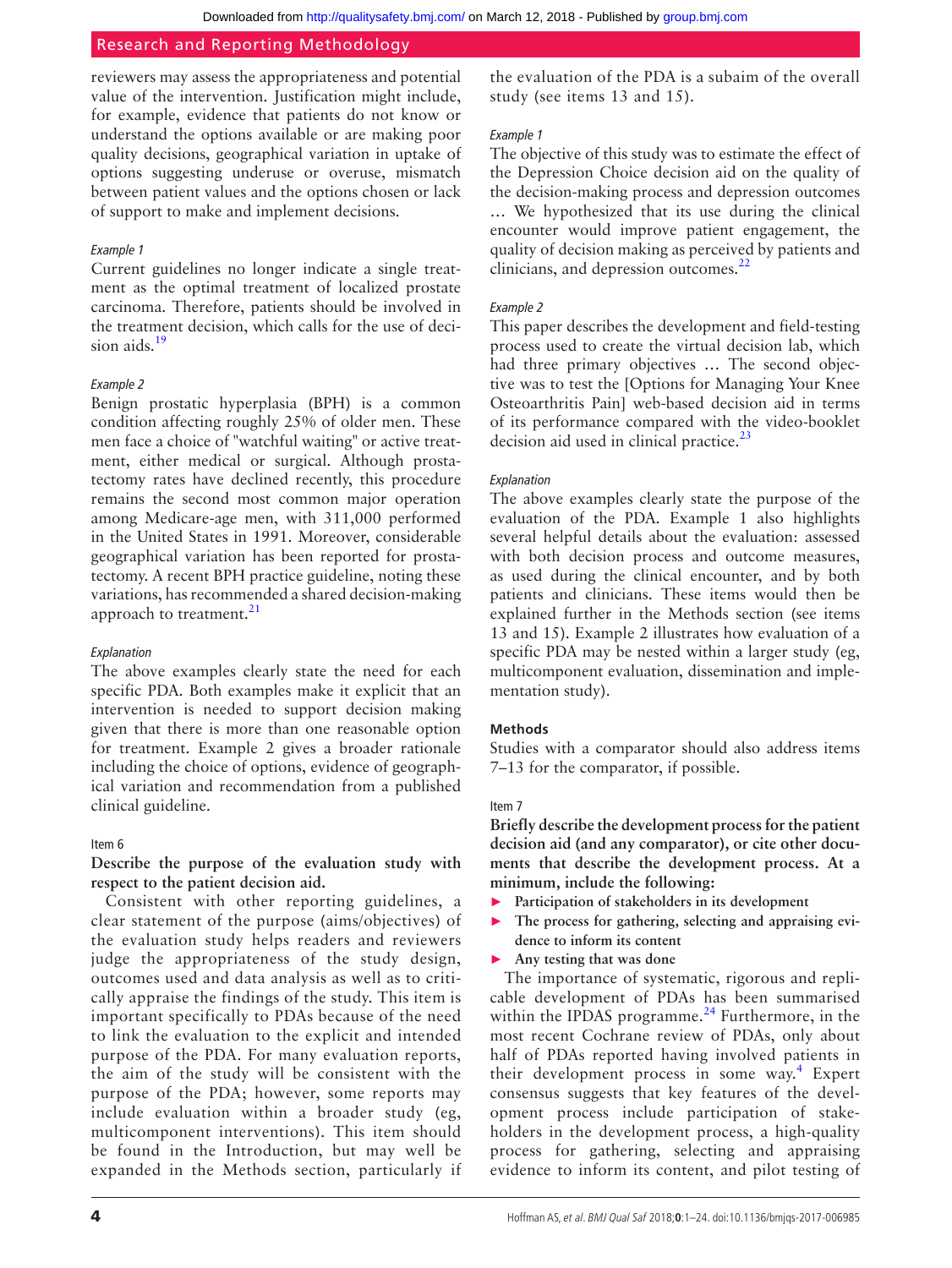the intervention.<sup>25</sup> A full description of the development process may be published separately (eg, in a protocol or development paper), but all evaluation reports should include a brief statement and/or reference to the development methods. This may include noting the theoretical framework, the process for gathering, selecting and appraising evidence, the inclusion of all stakeholders in development and reference to any formative studies (eg, pilot studies, acceptability studies). Development methods for comparators should also be described or referenced where possible; if 'usual care' is the comparator, this should be described.

#### *Example 1*

Details on the design, development and preliminary evaluation of the decision board for the surgical treatment of breast cancer are described elsewhere. $^{26}$  $^{26}$  $^{26}$  The decision board was based on a systematic review of randomized trials comparing mastectomy to breast conserving therapy and qualitative interviews and focus groups with women with breast cancer and their surgeons regarding informational needs for decision making. $27$ 

#### *Example 2*

To ensure that our design process addressed multiple users' needs, we formed a stakeholder advisory panel consisting of four patients, two clinicians, two decision scientists, two decision counselors, and two health informaticians. The advisory panel selected three publications to guide development. … Six iterative cycles of review and revision refined the paper and online prototypes. Groups of five patients walked through paper drafts of each component and were asked to comment on the wording, format, and visual layout. The drafts were revised in accordance with their comments, and iteratively presented to a new set of five patients, then revised again. Once feedback reached saturation, the advisory panel rereviewed the optimized paper drafts and approved them for programming … Four focus groups of patients  $(n = 4$  each) iteratively reviewed the prototypes online. Finally, the advisory panel re-appraised the patient decision aid using the IPDAS Collaboration's criteria, and approved the research platform for initial field-testing in the clinic. $^{23}$  $^{23}$  $^{23}$ 

### *Explanation*

Example 1 illustrates how a reference to a published paper on development, plus a brief summary statement, can provide enough information for readers to identify that a structured PDA development has taken place and to access the detail from the original paper, if needed. Example 2 provides more detail about the role of stakeholders, use of a framework and preliminary testing studies in preparing the PDA for the evaluation study.

#### Item 8

**Identify the patient decision aid evaluated in the study (and any comparator) by including:**

- ► **Name or information that enables it to be identified**
- Date and/or version number
- ► **How it can be accessed, if available.**

Readers of reports of PDA evaluation studies should be able to uniquely identify and access the PDA, any accompanying interventions and/or comparators for several reasons. They may be interested to view them as part of interpreting the specific evaluation study; they may wish to implement them in practice; they may be involved in data extraction for systematic review or meta-analysis; and/or they may wish to confirm they meet the minimum characteristics of a PDA.<sup>28-30</sup>

Of 17 RCTs in a recent review of the quality of PDA reporting, only 2 included complete PDAs within the article, 2 referenced URLs providing complete PDAs and 3 referenced URLs where part of the PDA was provided.<sup>[5](#page-22-23)</sup> Seven articles required the authors to access the PDA to confirm the characteristics of the interven-tion.<sup>[5](#page-22-23)</sup> Being able to access and view PDAs can result in better assessments of study quality and provide more complete data for future meta-analyses.

This item could be completed in a number of ways, ideally by including the name and version number in the article and how the PDA can be accessed. To provide access, the PDA might be included as an appendix or online resource, by reference to another published paper that includes the PDA or by reference to another source (eg, website or database of PDAs). The referenced PDA should be the version of the PDA that was evaluated within the published study; although reference to an updated version may also be appropriate, it should be clear which version was evaluated. Such information may be found in different sections of the paper, primarily in the Introduction or Methods (see also items 12 and 13).

#### *Example 1*

The [colorectal cancer] screening decision aid, called CHOICE [Communicating Health Options through Interactive Computer Education, version 6.0W], was based on a previously validated videotape decision aid.17-18 The program is designed to be accessible to low-literacy patients by using easy-to-understand audio segments, video clips, graphics, and animations.<sup>31</sup>

#### *Example 2*

In preparation for our trial, we developed a decision aid [informed choice about breast cancer screening] (the intervention; appendix pp 3–14), then produced a control version for comparison (appendix pp  $15-18$ ).<sup>[13](#page-22-8)</sup>

#### *Example 3*

Using the FRAX calculator,<sup>7-8</sup> ... our group developed an encounter decision aid in 2008, the Osteoporosis Choice decision aid, to facilitate shared decision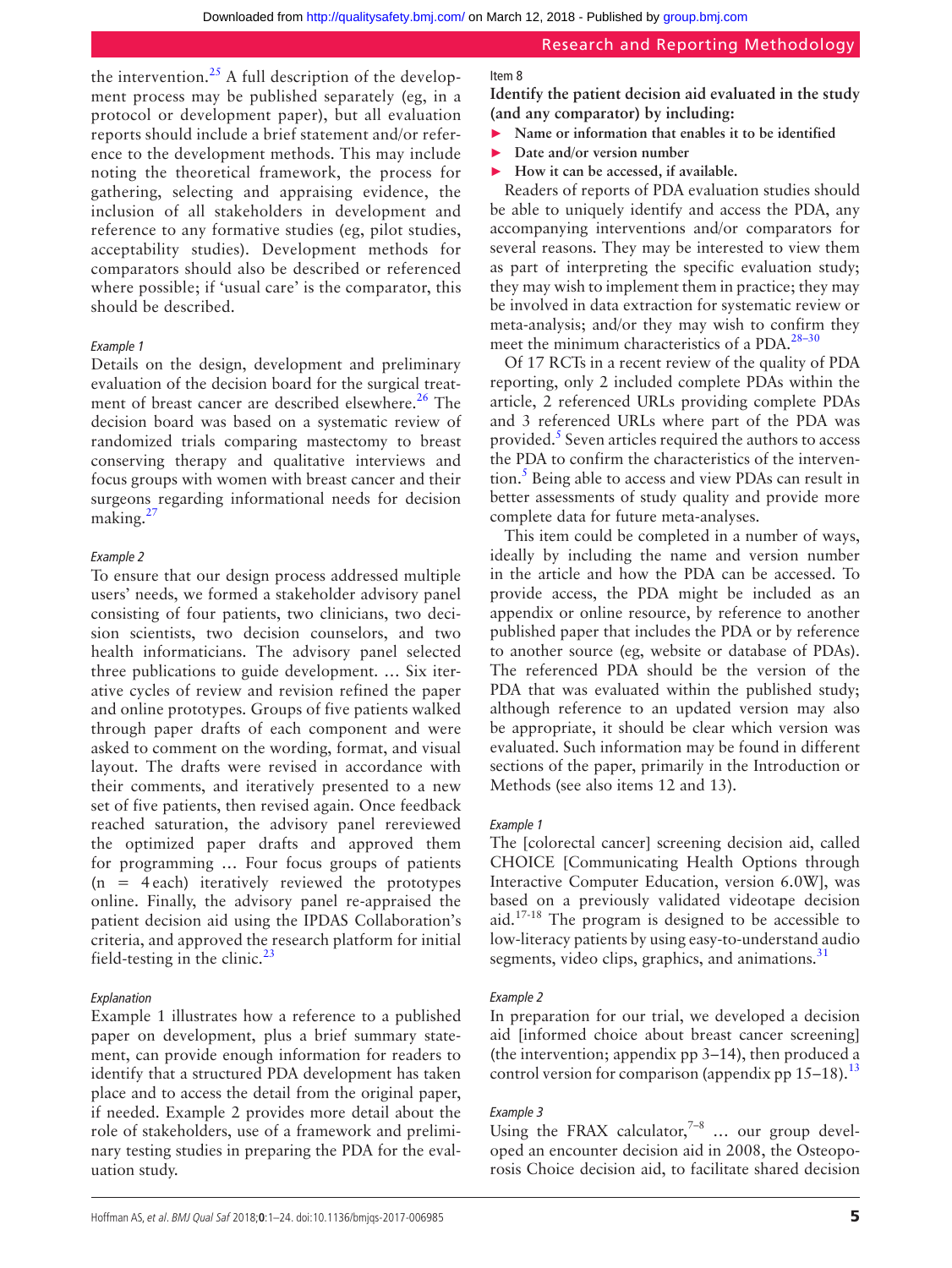making during the clinical encounter<sup>9</sup> ... we sought to determine the effect of the Osteoporosis Choice decision aid compared with usual care with and without the FRAX fracture risk calculator.

To facilitate the exploration of this tool in practice, our group has made freely available an electronic version of the tool for stand-alone use or integrated into the electronic medical record. The tool can be found here: [http://osteoporosisdecisionaid.mayoclin](http://osteoporosisdecisionaid.mayoclinic.org.) ic.org $^{32}$  $^{32}$  $^{32}$ 

## *Explanation*

The above examples demonstrate three approaches to reporting this item. Example 1 includes in-text mention of the PDA name, version number and references to earlier versions, and provides a screenshot of the PDA in the article. Example 2 is one in which the PDA and control are published as an appendix with the paper. Example 3 names the PDA and comparator, provides references for both and provides a URL for direct access to the PDA.

## Item 9

## **Describe the format(s) of the patient decision aid (and any comparator) (e.g., paper, online, video).**

PDAs come in a range of formats and media (eg, print, audio, video, digital), and various accompanying channels or modes of delivery (eg, in consultation, in the community, on the web) that may affect the reach, accessibility and interactivity of the PDA, as well as its usability, implementation and sustained use. See also item 13 on mode of delivery and we note that authors sometimes confuse format and mode of delivery. A few randomised studies suggest that the format of PDAs and accompanying interventions can affect decision-making outcomes.  $\frac{33}{33}$  34 There also appears to be consensus that several factors intrinsic to format affect reach, accessibility, interactivity, tailoring of information and outcomes.<sup>12 35-40</sup>

## *Example 1*

The study used a  $2\times2$  factorial comparison of discussion and video formats for presenting men information about PSA testing…

- 1. Usual care (n=43): …
- 2. Discussion (n=45): Participants listened to a lecture which closely followed the content of the videotape *The PSA Decision: What You Need to Know* (PSA video), developed by the Foundation for Informed Medical Decision Making. The lecture took between 25 and 30min. Following the lecture, participants were invited to ask questions and discuss the lecture content.
- 3. Video (n=46): Participants viewed the 25min PSA video. The videotape was previously evaluated and described by Flood *et al*. 9
- 4. Video and discussion (n=42): Participants viewed the 25min PSA video. Following the videotape, participants were given an opportunity to ask questions and discuss

the content of the videotape with a moderator. Group discussions following the video averaged 7minutes in length. $33$ 

### *Example 2*

Our intervention included a combined lifestyle and medication adherence intervention delivered in two alternate formats: counsellor-delivered or web-based. Participants in both arms received a computerized decision aid and then either 7 sessions of counseling from a counselor or 7 sessions of interactive tailored messaging on the web (up to 5.5hours of interventional contact; see Fig. 2 [in original paper]). In designing the intervention, our goal was to deliver the same content in both formats. Thus, we designed the scripted counseling and written materials in the counselor arm to match the text of the web-based intervention and used the same sequencing of materials for both interven-tions.<sup>[41](#page-23-4)</sup>

## *Explanation*

The above examples state the alternate formats for delivery. Example 2 uses the same format of PDA in each arm, but alternate formats (eg, print and web) and modes (predominantly in person in the clinic or at home on the web) of the accompanying counselling intervention to support decision follow-through. These examples also directly address interactivity and tailoring, and other factors that might moderate the PDA effect (eg, content, time spent).

## Item 10

## **List the options presented in the patient decision aid (and any comparator).**

The 2013 IPDAS Collaboration guidelines update stated that, 'it is important that PDAs present all the relevant options and the information about those options in a complete, unbiased and neutral manner that is sustained throughout the PDA's content and format'.<sup>[42](#page-23-5)</sup> Explicitly listing the options ensures that readers can assess whether the intervention meets one of the qualifying criteria of a PDA (ie, presenting a decision about two or more medically relevant options, and whether all medically relevant and patient-relevant options are included, such as starting/changing/stopping active therapies, and/or no treatment, 'watchful waiting' or active surveillance). $29$  Additional detail (see items 11 and 12) may be provided in a figure (eg, screenshot of a web-based tool), appendix, reference to a developmental paper and/or URL. The authors should consider reporting any rationale for why potentially relevant options (including 'no treatment') were excluded from the PDA. For systematic review and meta-analysis, listing the options presented in each PDA also allows reviewers to assess the appropriateness of cross-comparisons of PDAs, studies and papers. It also allows a potential implementer to determine the applicability to their patient group or health system provision.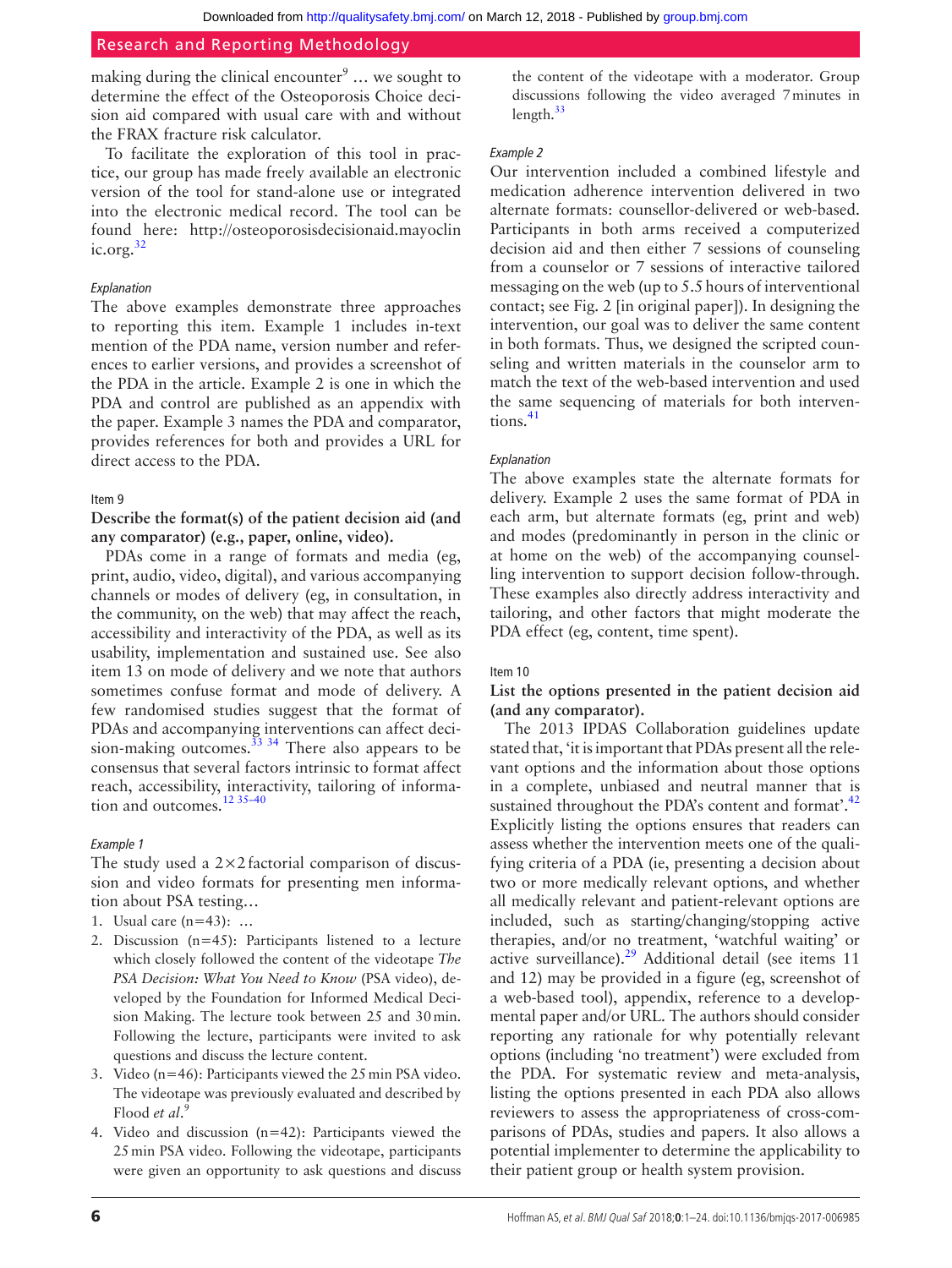#### *Example 1*

The web-based decision aid … educated patients about CHD [coronary heart disease], their predicted global CHD risk, their risk factors, and the benefits and harms of the most effective risk reducing strategies (aspirin, cholesterol medication, hypertension medication, and smoking cessation)...<sup>[43](#page-23-7)</sup>

#### *Example 2*

The decision aid was a decision support booklet structured in two parts. The first part provided information about the use of the decision aid, what the prostate is, what prostate cancer is, the stages and grades of cancer, treatment options (surgery, radiation therapy, and watchful waiting),  $\dots$ <sup>[44](#page-23-8)</sup>

#### *Explanation*

Both examples explicitly list the treatment or risk reduction options included in the PDA.

#### Item 11

**Indicate the components in the patient decision aid (and any comparator) including:**

- ► **Explicit description of the decision\***
- ► **Description of health problem\***
- ► **Information on options and their benefits, harms and consequences\***
- ► **Values clarification (implicit or explicit)\***
- ► **Numerical probabilities**
- ► **Tailoring of information or probabilities**
- ► **Guidance in deliberation**
- ► **Guidance in communication**
- ► **Personal stories**
- ► **Reading level or other strategies to help understanding**
- ► **Other components.**

**\*These components are needed to meet the definition of a patient decision aid.**

Items 11 and 12 focus on the components of the PDA. Item 11 indicates the need to list the components. Item 12 indicates the need to describe the components. The rationale for listing the components is so that readers can assess whether it meets the criteria for categorisation as a PDA (starred components) and can readily see which components are included. A recent analysis of RCTs of PDAs showed that the majority meet the criteria for qualifying as a PDA. $529$  Explicit listing of the components also supports systematic reviews and meta-analyses, for example, exploring the contributions of different component parts of PDAs to effectiveness.

#### *Example 1*

The decision aid comprises an interactive computer program provided on a CD-ROM. It presents up-todate, evidence-based information about abdominal aortic aneurysms and their treatment options, elective aneurysm surgery and watchful waiting, and the pros and cons of those treatment options, as is required by European law … For patients with aneurysms of at least 5.5cm, the decision aid provided a comprehensive insight into the balance of benefit and harm of a surgical (open and endovascular) and a conservative approach, taking age, comorbidity, and size of the aneurysm into account. The program also includes a number of questions that invite the patient to clarify his or her preferences. For example, "To what extent would you be anxious or worried about rupture if you do not get surgical treatment?"[45](#page-23-9)

#### *Example 2*

The decision aid [for patients with recently diagnosed prostate cancer] was a decision support booklet structured in two parts. The first part provided information about use of the decision aid, what the prostate is, what prostate cancer is, stages and grades of cancer, treatment options (surgery, radiation therapy, and watchful waiting); the chance of intermediate outcomes (benefits and risks of each treatment option); the chance of long-term outcomes for the three different options and potential adverse effects (eg, urinary incontinence, erectile dysfunction, and the specific effects of radiotherapy) associated with treatment choice. All of this information was summarized into tables, with the different risks and benefits of each treatment clearly outlined to ensure that patients could visually compare the differences.

In the second part, the decision aid included a section with examples of questions to ask health professionals, three short descriptions of the experiences of three patients who had chosen different treatments, clarification of the patients' own values for each benefit and risk, and assistance in the final decision-making process. This last personal section included four steps to assist the patient in the decision-making process: (1) clarification of ideas, (2) identification of needs to make the decision, (3) exploration of needs, and (4) approach to steps to be taken.<sup>44</sup>

#### *Explanation*

Both examples succinctly state which components are included in the PDA and it can be seen that they meet the core criteria for a PDA. Additional detail (see item 12) may be provided in text, supplementary appendices or by web link to the PDA.

#### Item 12

**Briefly describe the components from item 11 that are included in the patient decision aid (and any comparator) or cite other documents that describe the components.**

Expanding on item 11, descriptions of the components of the PDA (and comparator, where relevant) allow for more in-depth consideration of the completeness and quality of the PDA and its component parts. Ideally, the description should be in sufficient detail such that readers of the report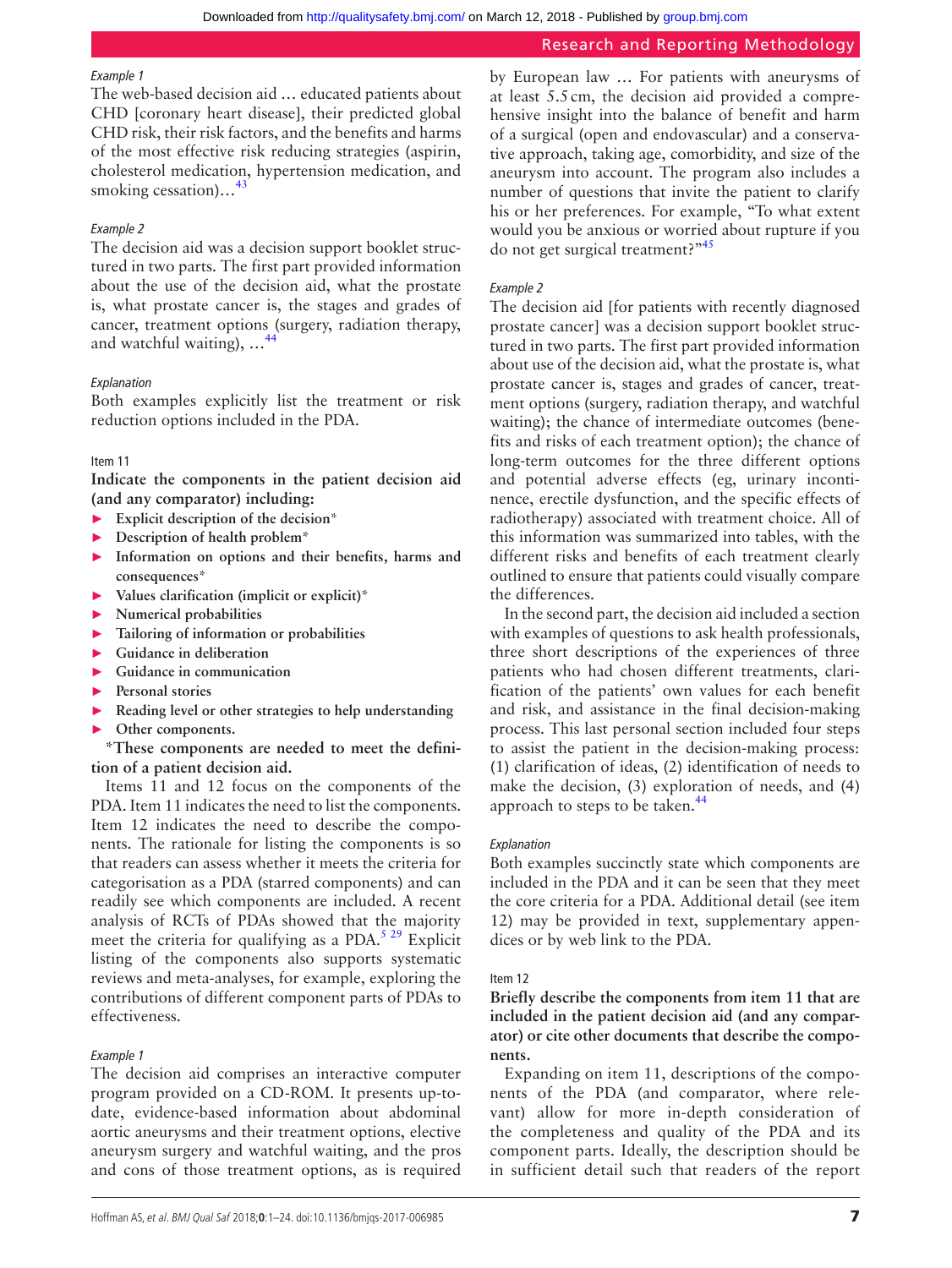know exactly what was included, and systematic reviews comparing studies have adequate information to compare components and features. If sufficient detail cannot be provided within the evaluative report, additional information should be provided through referencing development paper(s) or providing access to the PDA (eg, figures, supplementary appendix, URL—see item 8). Items 11 and 12 that list and describe the interventions are usually reported in the Methods section.

### *Example 1*

Based on the Ottawa Decision Support Framework, the advisory panel structured the patent decision aid in four deliberative steps.<sup>46</sup>

Step 1: Information comprehension … The decision aid presented up-to-date clinical information about the natural history of knee osteoarthritis, non-surgical options, surgical options and potential risks/benefits … The decision aid presented the clinical information at an overview level in plain language, with available audio voiceover. Patients who desired additional detail could choose interactive 'More Information' links. It then provided a side-by-side summary of the treatment options and attributes. Step 1 ended with two optional Personal Decision Activities, where patients could: (a) selfquiz their knowledge of the key facts and (b) document questions for their doctor.

Step 2: Values clarification … The narrator discussed the importance of considering whether some attributes of particular procedures are more important than others. Narrative examples illustrated this … Finally, step 2 presented two interactive Personal Decision Activities in which the patient could: (a) rate the importance of each option's attributes on a 0-star to 5-star scale and (b) indicate an initially-favored option that best matched the attributes they valued most.

Step 3: Considering social resources … The narrator described strategies for managing positive and negative pressures to choose a particular option, and for communicating one's preferences with others … Step 3 presented two interactive Personal Decision Activities in which the patient could: (a) list who else might be involved in the decision process and identify what the patient would like their role to be and (b) document specific questions they had for these individuals.

Step 4: Forming an action plan … The narrator discussed strategies for creating (a) short-term action items to address any gaps in information, clarity or personal support and (b) a long-term plan. Step 4 ended with an optional Personal Decision Activity, where patients could interactively create their personal short-and/or long-term action plans.

In closing, the website summarized participants' responses into their printable Personal Decision Summary and provided links to references and related resources.<sup>[23](#page-22-18)</sup>

### *Example 2*

The therapeutic options presented on the DB [decision board for invasive treatment of primary or secondary carious lesions in pre-molars and molars] are no therapy, gold cast, amalgam, ceramic, simplified composite (bulk-filled QuiXfil; Dentsply, Konstanz, Germany) in combination with a self-adhesive bonding (XenoV; Dentsply) and composite restoration with incremental filling technique (Ceram●X mono; Dentsply) in combination with an etch-and-rinse adhesive (Optibond Fl; Kerr).

The factors shown on the DB are 'survival rate', 'treatment time', 'costs'/'self-payment' and 'characteristics'. The described criteria, except for time and cost, were based on reviews about survival rates $(12,15)$ and comparison of material properties. $(16)$  The 'characteristics' are substance loss, side effects and abrasion/ mastication comfort.

The criterion 'survival rate' was presented in natural frequencies with positive and negative notation. According to the literature, this form of presentation is the most non-judgemental and comprehensible one from the patients' point of view.<sup> $(17)$ </sup> The treatment costs were calculated according to the national guidelines for medical fees for the statutory system and private health insurance funds (BEMA and GOZ).<sup>47</sup>

### *Explanation*

Example 1 describes several components in detail including information on options and their attributes, guidance on communication (eg, support to list specific questions), values clarification exercises and action planning support. Example 2 includes evidencebased information on the options, on their risks and benefits, including numerical probabilities based on natural frequencies, and on the costs incurred.

#### Item 13

**Describe the delivery of the patient decision aid (and any comparator) including details such as:**

- ► **How it was delivered (eg, by whom and/or by what method)**
- ► **To whom it was delivered**
- ► **Where it was used**
- ► **When it was used in the pathway of care**
- ► **Any training to support delivery**
- ► **Setting characteristics and system factors influencing its delivery.**

PDAs are complex interventions and their delivery is as important as the components described in items 11 and 12. Several aspects of PDA delivery—for example, where, when, how, to whom and by whom it was delivered, and the characteristics of the setting in which it was delivered—can influence whether and how it is used by intended users, which in turn, may influence its efficacy and replicability. Details on all aspects of PDA delivery are required to enable other researchers to replicate or build on research findings and interpret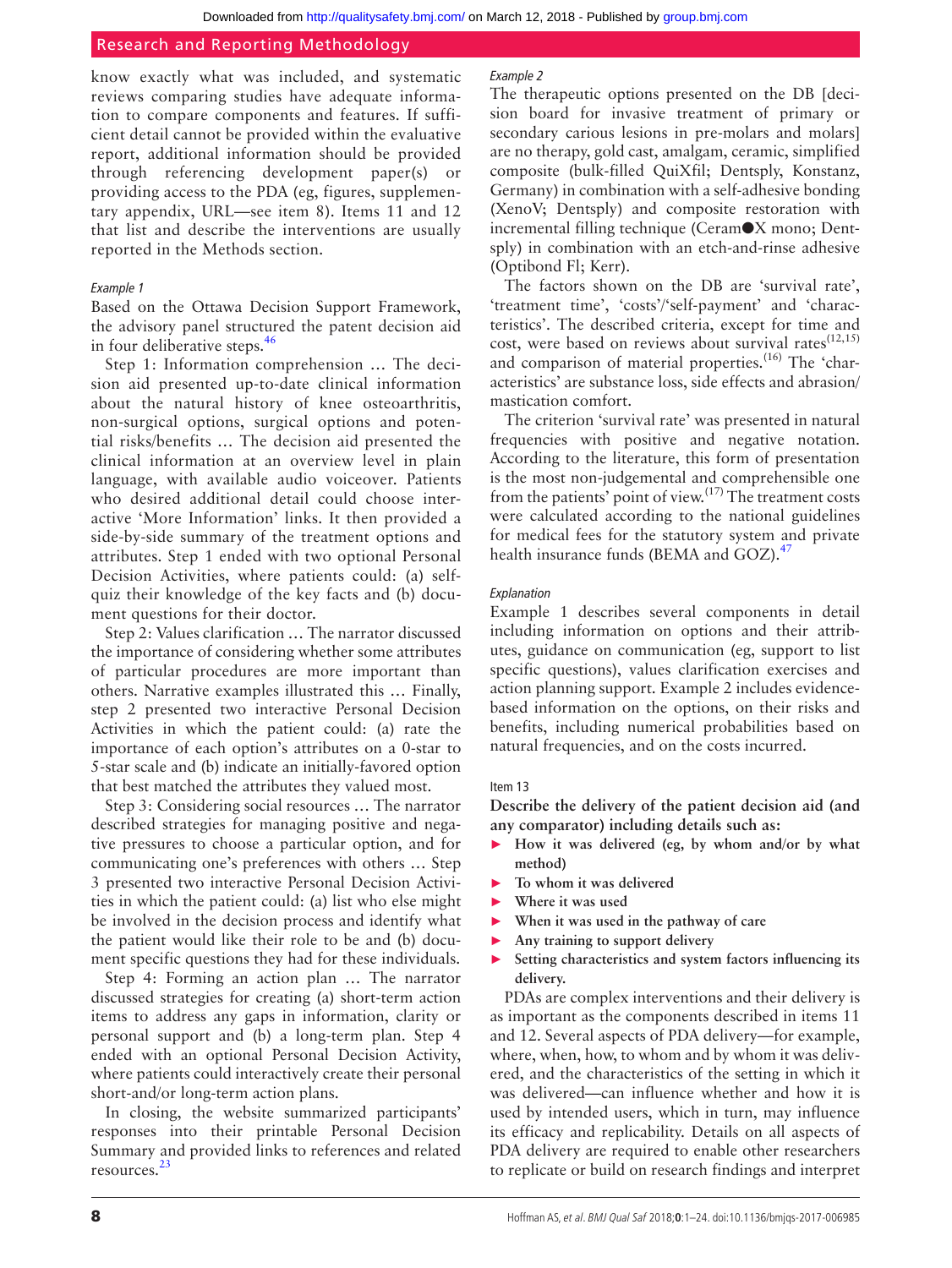whether the PDA was delivered and used as intended (see items 14 and 21), explain outcomes of the evaluation and assess generalisability to other health-service contexts. In addition, these details are required to enable decisions about policy, health service management, commissioning, design and cost.

Limited research has compared the effect of different delivery approaches on use and efficacy of the PDAs. An RCT by Jones *et al* (2009) found improvements in knowledge and a trend towards better acceptability and less decisional conflict when the PDA was delivered by clinicians during the visit than when it was delivered by clinician-researchers before the visit.<sup>[48](#page-23-12)</sup> Frosch *et al.'s* trial comparing delivery of PDA through internet or video found that participants receiving the PDA through video were more likely to review the materials than those receiving the PDA through the internet.<sup>49</sup> See also item 9 (format and mode of delivery are interlinked but authors sometimes confuse them or use these terms interchangeably).

#### *Example 1*

Between November 2006 and June 2007, the decision aid [prostate cancer screening] was delivered in intervention sites through tablet computers made available in common gathering areas (e.g., break rooms, cafeterias). We elected to make computers available in public spaces, with the assumption that visibility would generate interest and, thus, promote participation. Each location afforded sufficient privacy so that DA users could sit individually and view the computer screen without their responses being seen by others. Headphones were provided. The DA was designed to be independently administered even for those with minimal or no computer skills. A health educator was available to provide assistance with computers if needed, although no individual required assistance, other than initial start-up of the program. We used multiple strategies to publicize and promote the intervention, including posters placed in high visibility areas, distribution of fliers, announcements made at regularly scheduled meetings and provision of small incentives (e.g., key ring flashlights). Computers were made available in work sites at prespecified days, based on agreements between management and study staff. The computers were available during the day, generally in 6-hour periods, based on managements' request. Each site had at least three computers available on site for a minimum of 15 days over the 3-month intervention period (roughly once per week). Men were allowed release-time from work to use the DA. Information was saved at each time of use; men could either complete the DA session at one time or return at multiple time points to complete it (mean time spent, 28min). At the conclusion of the session, men were provided with a printed tailored report summarizing their estimated risk for [cancer of the prostate], assessment of pros/cons, decisional status and pages visited during DA use. This report was designed to facilitate communication about screening with primary care providers.<sup>[50](#page-23-14)</sup>

### *Example 2*

The intervention was a multifaceted program based on shared decision-making concepts. The program included physician training, a decision board for use during the consultation that was handed out to the patients after the medical encounter, and printed patient information that combined evidence-based knowledge about depression care with specific encouragement for patients to be active in the decision-making process. Physicians in the intervention group completed modules on guideline-concordant depression care. The modules also included content on enhancing skills for involving patients in the decision-making process during the medical encounter.

The theoretical framework for the shared decision-making portion of the modules was based on the work of Towle and Godolphin<sup>32</sup> and Elwyn and colleagues. $33-35$  Specific aspects of the modules included specialized lectures with accompanying questions and discussion rounds, facilitation practice, role-playing and video exemplars of high-quality shared decision making. Standardized case vignettes and case studies from the general practice were used. The training took place within a 6-month time period, which included five scheduled training program events, each including four discrete modules. Attendance was consistently high: 17 physicians (85%) attended the first event, 15 (75%) the following two events, 16 (80%) attended the fourth event and 19 (95%) attended the last event. Eleven physicians (55%) attended all five events and nine (45%) at least three training sessions. Additional details about the conceptual basis of the training program, the program events, specific modules and evaluation of the training program is published elsewhere.<sup>36</sup> All intervention physicians were given decision aids and patient information leaflets for dissemination to the patients.

The decision aid was used during the decision-making consultation. It contained details about the symptoms of the disease to certify the diagnoses, information about the treatment options, their pros and cons and a support for the patients' value clarification. The patient information leaflet was based on the Clinical Practice Guideline on Depression in Primary Care of the Agency for Healthcare and Policy Research [www.ahrq.gov] and contained information about the diagnosis and therapy of the disease, addresses health beliefs, coping strategies, involvement of relatives and presents tips to foster the involvement of patients in the treatment decision making, e.g., patients' preparation for the medical encounter.<sup>5</sup>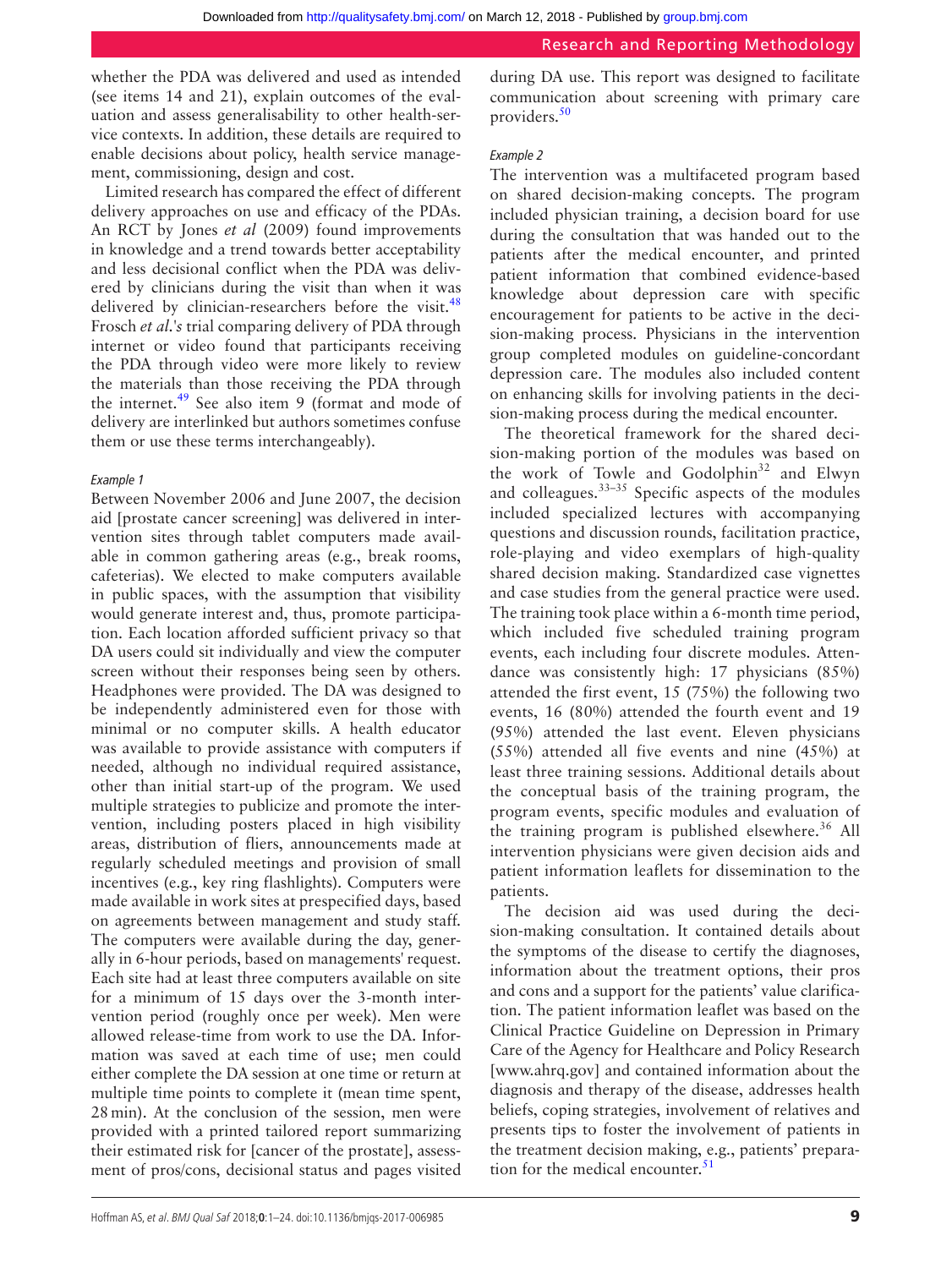#### *Example 3*

Participants were mailed the relevant booklet [PDA for colorectal cancer screening] for their age and gender and a questionnaire which they were asked to complete and return. A faecal occult blood test kit was not included with the package, but information was provided about how to obtain one.<sup>[52](#page-23-16)</sup>

### *Explanation*

All three examples describe the delivery of the PDA by giving details on the delivery aspects applicable in their specific context. All give details on how the PDA was delivered—example 1, through readily accessible tablet computers to be used independently; example 2, a decision board; example 3 posted out to the participants. Example 1 describes 'to whom' the decision aid was delivered: to male staff.

They clearly describe 'where' the PDA was intended to be used; in example 1 on computers within the workplace; in example 2 in the clinic and in example 3 implicitly in the home setting. They describe when the PDA was used in the clinical pathway of care in examples 1 and 3, the PDA on screening is delivered to individuals who have not yet entered a care pathway as they are considering whether or not to have screening. In example 2, the extract gives little detail about the patients' place in the pathway, but it can be established from the information elsewhere in the paper that the PDA was to be used with patients newly diagnosed with depressive disorders during the consultation where a decision about treatment was to be made.

The examples describe whether or not health professionals/researchers were involved in the delivery, and, where so, describe any training they received to support delivery. In example 1, health professionals/ researchers were not directly involved in delivery the PDA was designed to be used independently, with assistance on computers available from health educators; example 2 is very clear about the physicians involved in delivering the PDA and extensively states the training delivered to them prior to using the PDA. In example 3, the patient is expected to review the PDA at home without explicit health professional or researcher input.

Finally, they describe aspects of the setting or system factors that may influence the PDA delivery beyond the immediate clinical or research setting in which it is delivered. Example 1 describes in detail various system and setting factors that characterised the context of PDA delivery, which may in turn influence the PDA update and use. For instance, they describe using a range of strategies to promote the PDA and to make it widely and easily accessible (eg, incentives, posters, fliers, announcements), having a high level of buy-in from the management in the form of release time for employees, availability of quiet space and computers. In example 2, it is apparent that the training component is a significant element in supporting the delivery of the PDA.

#### Item 14

**Describe any methods used to assess the degree to which the patient decision aid was delivered and used as intended (also known as fidelity).**

Fidelity is a key methodological requirement of any intervention study in order to show whether or not the intervention was delivered and used as planned and in the same way for all participants (sometimes called delivery and implementation fidelity). Implementation fidelity is a component of process evaluation and helps the reader assess why the intervention works or does not work (see item 15). This might include a description of the methods used to determine whether or not the PDA was viewed/read/used as planned and in some situations the length of exposure to the PDA (eg, number of minutes of the video observed; length of time using it or which components of an online PDA were accessed and for how long). Reporting how fidelity was assessed may enhance understanding of factors influencing success/failure of the PDA (see items 15, 21 and 24). This item may be reported together with item 15.

#### *Example 1*

The website monitored whether participants reviewed the assigned intervention [ prostate cancer screening PDA] before their appointments. Men who had not clicked on the assigned link within a week before their appointment received an email reminding them to review the intervention… . Rates of review of the educational materials in the four groups were also compared by logistic regression.<sup>[53](#page-23-17)</sup>

#### *Example 2*

We also assessed, by reviewing the video-recorded encounters, the fidelity with which the decision aid was delivered and used as intended during these encounters using the osteoporosis fidelity checklist.<sup>[54](#page-23-18)</sup> This scale is comprises 10 items (present/absent scale), and results are presented as the percentage of items present.<sup>[32](#page-23-2)</sup>

#### *Example 3*

In addition to a condition-specific educational pamphlet [prostate cancer PDA], participants received a maximum of two tailored telephone education calls within 1 month … by trained graduate-level health educators. Treatment fidelity checks were conducted on 44% of calls. Trained raters listened to audiotaped calls and checked whether key points were covered and the interventionist spoke at an appropriate pace, addressed questions and probed appropriately.<sup>[55](#page-23-19)</sup>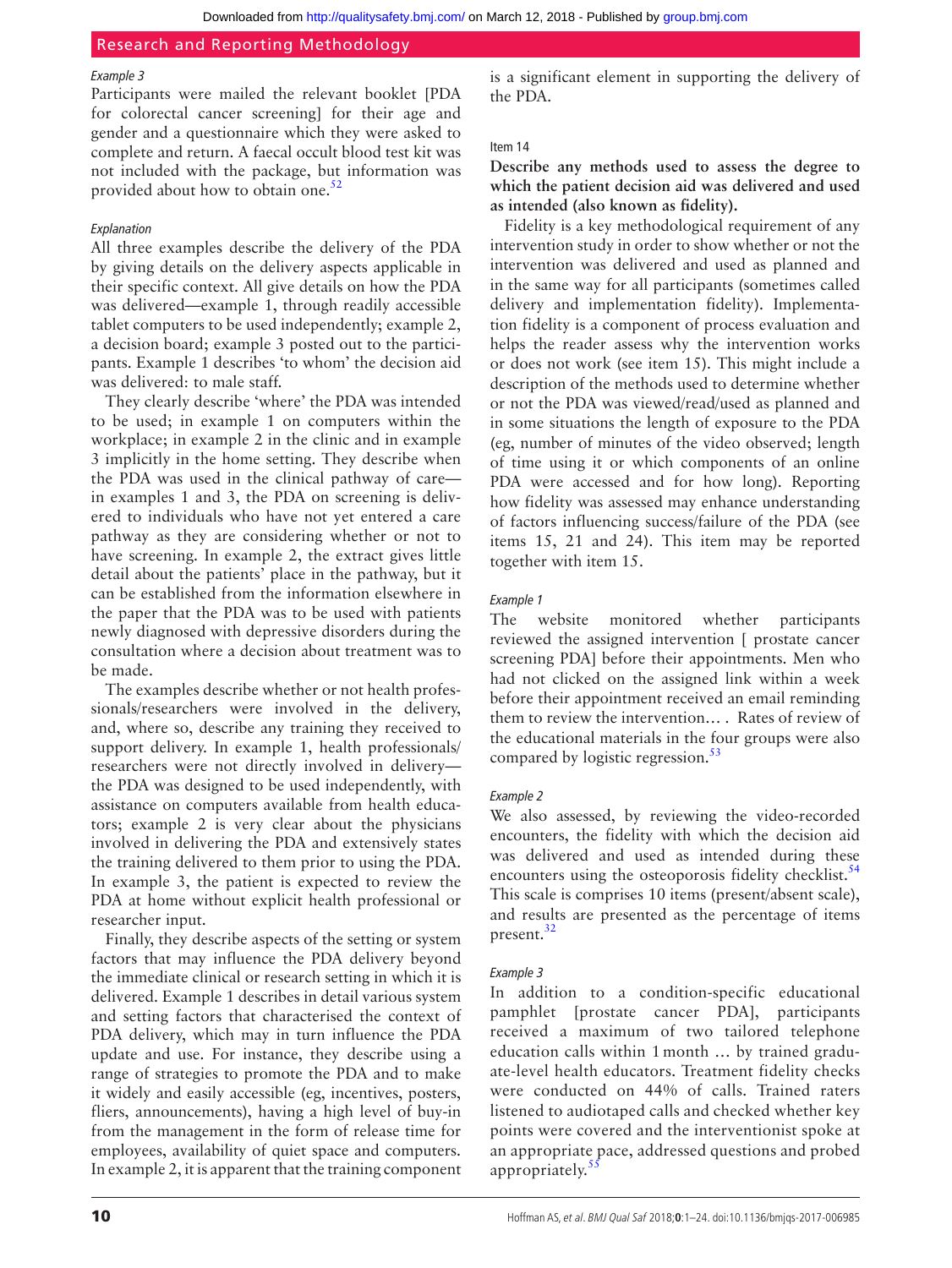#### *Explanation*

Example 1 describes limited monitoring of whether patients viewed the PDA, without specifying detail of viewing component parts, but allowing analysis to be undertaken to reveal differential access across comparison groups to support interpretation of results (see item 21). It also incorporates a mechanism to increase use. Example 2 describes use of a fidelity checklist applied to video recordings of the consultation to assess fidelity of use of an in-consultation PDA, as well as testing for contamination across into the control arm by capturing clinician behaviour. Example 3 describes the method for assuring fidelity of the tailored education telephone calls alongside the pamphlet PDA.

#### Item 15

**Describe any methods used to understand how and why the patient decision aid works (also known as process evaluation) or cite other documents that describe the methods.**

Process evaluation is increasingly recognised and recommended as a key component of evaluations of complex interventions, when the impact of the interventions may be highly dependent on the context within which they are delivered. It has been defined as 'a study which aims to understand the functioning of an intervention, by examining implementation, mechanisms of impact, and contextual factors. Process evaluation is complementary to, but not a substitute for, high quality outcomes evaluation'.<sup>56</sup> It is an assessment undertaken to understand how and why a PDA works or does not work in a specific study, and links back to fidelity in item 14. Process evaluations explore implementation issues and contextual factors within the trial. They help to distinguish between ineffective interventions (failure of intervention) and badly delivered interventions (implementation failure). They can illuminate the reasons behind effectiveness or ineffectiveness, thus potentially contribute to understanding the active ingredients of an intervention and the way that an intervention is actually delivered in practice. They may also help describe barriers and facilitators to implementation that may be of value to those who wish to implement the intervention in a different context. In some circumstances, they may allow for adaptation of the trial at an early stage to maximise the efficiency or quality of the evaluation. $57$  Process evaluations may be published within the report of the evaluation or sometimes as a separate report.

#### *Example 1*

The process evaluation of this study consisted of:

1. Open interviews with a sample of 15 patients who did and did not receive the allocated intervention … . A verbatim transcript was created for each interview. Coding and analysis was performed with the ATLAS.ti software package.

- 2. Researcher observation of clinicians discussing implementation of the intervention during clinical meetings, which were recorded in a notebook by a research assistant. Themes of interest were identified by the research team and further discussed with the clinical teams when necessary.
- 3. A questionnaire-based survey among clinicians consisting of three parts: (1) investigating their attitude towards shared decision making and the use of a web-based decision aid … ; (2) examining potential hampering factors for shared decision making … ; and (3) exploring to what extent clinicians considered patients to be capable and interested in shared decision making …

This process evaluation provided data to shed light on how well the intervention was implemented, to what extent the trial outcomes were related to the quality of the implementation and the setting in which it was implemented and what processes might have mediated these relations.<sup>58</sup>

#### *Example 2*

A parallel qualitative study, Thematic Observational Analysis of DARTSII [Decision Analysis in Routine Treatment Study II], was conducted alongside the RCT of the DARTSII decision support tool. Multiple methods were used to understand the interactional processes of the trial consultations and participants' experiences and understandings of the trial and of any advice they were given. The first 30 participants recruited to the RCT were invited to take part in the qualitative study … , With participants' consent, consultations  $(n=29)$  across the three arms of the trial were video recorded.

Within 5 days of the consultation, participants (n=30) were interviewed about general issues related to their experience of [atrial fibrillation], their experience of the consultation and their understanding of how, and what, treatment decisions were reached within it. Participants  $(n=26)$  were interviewed for a second time 90–100 days after the consultation. This interview elicited participants' views of the specific consequences they attributed to the consultation, their post hoc evaluation of the decision reached and the extent to which they believed that their expectations had been met.<sup>59</sup>

#### *Explanation*

Example 1 was included within the report of the RCT and describes several complementary methods used. It includes a clear description of the methods applied, and a rationale for the process evaluation (what it was intended to add to the trial). Example 2 was published alongside, and cited within, the report of the linked RCT. Both describe mixed methods approaches with quantitative and qualitative elements (see item 23).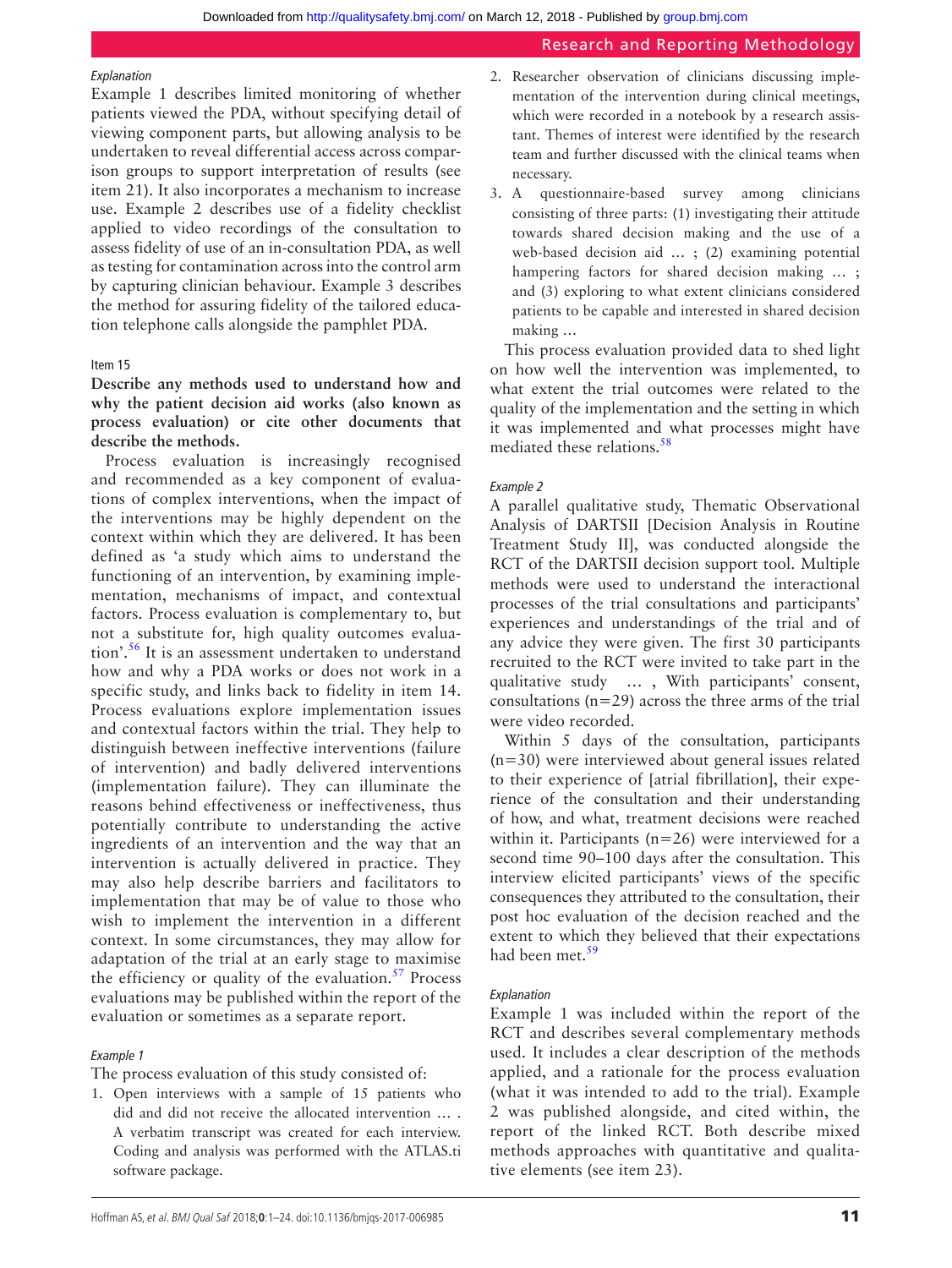### Item 16

**Identify theories, models or frameworks used to guide the design of the evaluation and selection of study measures.**

To enable researchers, PDA developers and service providers to interpret and build on the findings from PDA evaluation studies, it is important the authors describe the frameworks, models and/or theories used to evaluate their PDA, making explicit the links between the PDA and methods and measures used in the evaluation. These frameworks, models and/or theories guide the questions asked, measures used and interpretation of analysis and discussion. $60$  Theories enable us to understand, predict and change phenomena or processes by providing a framework within which to develop and test hypotheses, and interpret data.<sup>61</sup> The rationale for which measures are used is key to understanding if the PDA worked to support people's decision making, and engagement with health professionals, and also whether or not using a PDA impacts on healthcare and patient-reported outcomes. There is underuse and under-reporting of the theories used in developing and evaluating  $PDAs.<sup>36</sup>$  Without a theoretical framework or rationale to guide the choice of measures, evidence about how and why PDAs work, and in what contexts, will continue to be limited. These findings are essential to understanding the mechanisms of why PDAs work in practice, and how they can be integrated into usual care.

### *Example 1*

We developed and tested a decision support intervention based on the Ottawa Decision Support Framework, which provides an approach to supporting individuals in making high-quality decisions that are informed and consistent with their values. $62$  In the context of prostate cancer testing, we would add that a high-quality decision is one that is consistent with men's preferences.<sup>20</sup> The Ottawa framework identifies determinants of suboptimal healthcare decisions that may be modified by decision support interventions, including: problems with perceptions of the decision (eg, inadequate knowledge, unclear values, decisional conflict), perceptions of others (eg, limited knowledge of others' opinions and practices, inadequate support), and personal and external resources to make the decision (eg, ability to talk with a physi $cian$ .<sup>[63](#page-24-3)</sup> The present intervention addressed these problematic determinants of prostate cancer testing decisions. [Introduction]

[…]

We hypothesised that relative to men randomised to an attention control condition, men randomised to a prostate cancer decision support intervention condition would have: greater gains in knowledge about prostate cancer and prostate cancer testing, lower decision conflict, greater likelihood of talking with their doctor about prostate cancer testing and

greater likelihood of acting on their intentions to test. [Introduction]

Knowledge was assessed with a 14-item index … . Decision conflict related to prostate cancer testing was measured using a modified version of the validated Decisional Conflict Scale (DCS). $64$  ... At post-test, they reported whether they had visited their primary care physician and discussed testing since the pre-test interview … . At post-test, men were asked whether they had "decided to get tested in the future for prostate cancer" (no/yes). This measure of testing intention indicates men's preference for testing or not testing.<sup>55</sup> [Methods]

## *Example 2*

According to Fuzzy Trace Theory,<sup>65</sup> it is possible that participants made an initial decision at post-test based on their knowledge and attitudes at that time, and then forgot details by follow-up but remembered their general decision. These participants would, therefore, make a decision at follow-up based on their initial (post-test) knowledge and feelings. Three different 'informed decision' scores were calculated to account for the various ways participants may have arrived at an informed decision. Post-test knowledge, attitudes and intentions were used for the 'post-test informed decision' score. Follow-up knowledge, attitudes and behaviour were used for the 'follow-up informed decision' score. Finally, post-test knowledge and follow-up attitudes and behaviour were used for the 'latent knowledge informed decision' score.<sup>[66](#page-24-6)</sup>

#### *Explanation*

These examples show that the authors used measures to evaluate the PDA in the context of the theories or frameworks that guided their PDA development and evaluation. Example 1 describes development based on the Ottawa Decision Support Framework,<sup>46</sup> identifies targeted outcomes based on that and lists outcome measures appropriate to the framework. Example 2 quotes Fuzzy Trace Theory<sup>65</sup> and explains the timing of measurement of informed decisions using measures of knowledge, attitudes and intentions or behaviour, at different time points postintervention. The specific frameworks or theories are named and referenced. Readers can trace the constructs and concepts assessed by each measure back to the conceptual framework.

## Item 17

**For all study measures used to assess the impact of the patient decision aid on patients, health professionals, organisation and health system:**

- ► **Identify the measures**
- ► **Indicate the timing of administration in relation to exposure to the PDA and healthcare interventions.**

Item 17 links to item 18, reporting the name and properties of the specific instruments used. A description and rationale explaining the study measures enables readers to evaluate the quality of measurement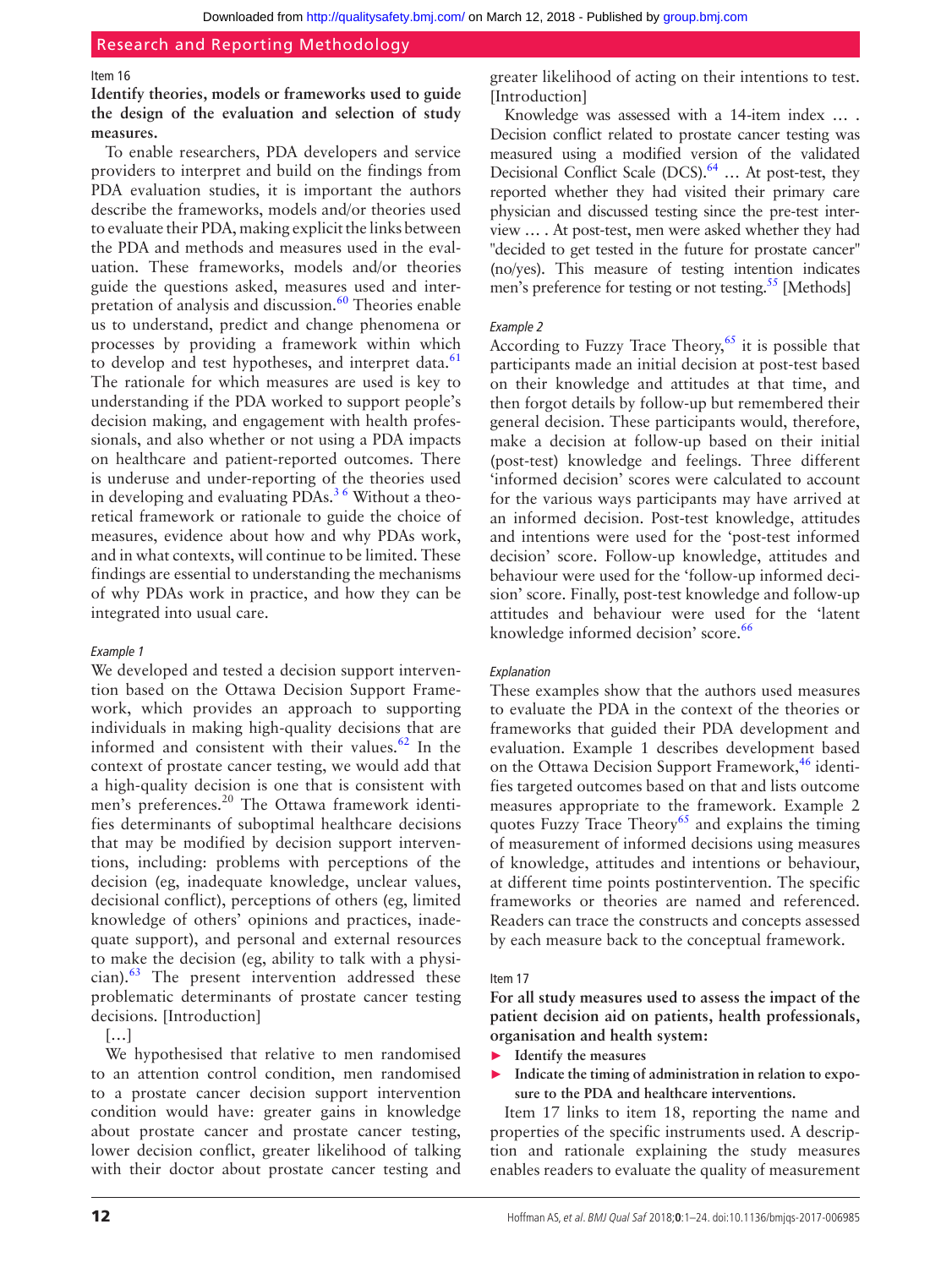at multiple levels. First, linking the measure to the theory or conceptual framework of the study allows readers to consider the appropriateness of the measure for addressing the aims of the study (eg, process vs outcome; proximal vs distal outcomes) in relation to the theory/framework (see item 16). Describing the administration of study measures allows readers to assess potential threats to internal design validity (eg, when 'decision-making satisfaction' is measured immediately after the PDA or measured after the PDA and physician consultation). This description also allows readers to weigh the scope and potential impact of the results and interpretation for patients, practitioners and/or public health. These descriptions also facilitate methods reviews to further evaluate the use, effectiveness and opportunities for improvement of the measures.

## *Example 1*

After the office visit, subjects in the intervention groups completed a post-visit assessment, including a rating of the videotape presentation. Telephone follow-up assessments were conducted at 2 weeks after the baseline assessment and intervention. The same knowledge measure was administered at follow-up. … . At the 2-week follow-up assessment, subjects in the intervention groups were asked the degree to which their preferences for PSA testing were influenced by the videotape and whether they would recommend it to other patients.<sup>[67](#page-24-7)</sup>

## *Example 2*

Research assistants … scheduled a study visit 1hour before their next clinic visit. After viewing their randomly assigned video, participants completed postintervention questionnaires … . Postintervention questionnaires assessed participants' knowledge, decision-making and screening behaviours. The low-literacy 10-item Decisional Conflict Scale and four subscale (Informed, Value Clarity, Support and Uncertainty) scores were summed (yes=0, unsure=2 and no=4) and scaled to a maximum of 100 points, with lower scores indicating less conflict.<sup>22</sup> The 12-item Patient Self-Advocacy Scale was scored (yes=1, unsure=2, no=3), summed and divided by 12 for an average score, with lower scores indicating greater self-advocacy.<sup>23</sup> Chart review at three months after the study visit confirmed colorectal cancer screening test orders and completion.<sup>[68](#page-24-8)</sup>

## *Example 3*

We measured three types of outcomes in this study: effectiveness, acceptability, and cost-effectiveness. Effectiveness outcomes were divided into three categories. Our primary effectiveness outcome was change in 10-year predicted CHD [coronary heart disease] risk in participants without known CVD [cardiovascular disease]. Secondary outcomes were measured

in participants both without and with known CVD and included changes in blood pressure, cholesterol, aspirin use, medication adherence, dietary behaviours, and physical activity. Tertiary outcomes were measured in all participants and included weight, body mass index (BMI), general quality of life and outcomes related to possible harms (liver function tests (LFTs) and creatinine (Cr)). All outcomes were measured at both 4 months (primary timeframe) and 12 months in both study arms. The details of measurements are described below  $\ldots$ .<sup>41</sup>

### *Explanation*

Example 1 is clear about the timing of the measures with respect to the index clinic visit and viewing of the PDA, although it does not clearly identify the measure(s). Example 2 clearly identifies the measures used and states that they were administered after viewing the PDA but before the initial clinic visit. Example 3 lists the range of measures used, categorised by type of outcome, and their timing, and indicates that further detail is included later (see item 18).

### Item 18

**For any instruments used:**

- ► **Name the instrument and the version (if applicable)**
- ► Briefly describe the psychometric properties, or cite oth**er documents.**

Descriptions of the instruments used and their psychometric performance are essential for enabling readers to assess the appropriateness of the instrument for capturing the intended constructs, the use of the instrument relative to its original design and the inter-pretation of results. However, a critical appraisal<sup>[7](#page-22-25)</sup> of the PDAs included in the updated Cochrane review<sup>34</sup> of PDAs noted that very few studies reported the psychometric properties of the measures. Even for a 'valid and reliable' measure, care should be taken to report if it has been validated in the specific study population and context, and/or whether any modifications have been made to the instrument or scoring. A full description of the instruments used is recommended, $\frac{7}{7}$  $\frac{7}{7}$  $\frac{7}{7}$  either in the text or as an appendix; however, citations may suffice for well-established measures, provided that no instrument modifications have been made.

#### *Example 1*

The study website presented the three postdecision aid scales (see table 1 [in original paper] for psychometric properties). … . The Osteoarthritis Decision Quality Index, Knowledge Subscale contains five multiple-choice items assessing understanding of key facts about the treatment options. $69$  The interactive capabilities of the web-based research platform allowed for adaption of the paper version to provide interactive corrective feedback (ie, if an incorrect answer was selected, the correct answer was presented). … The website then presented the 11-item Preparation for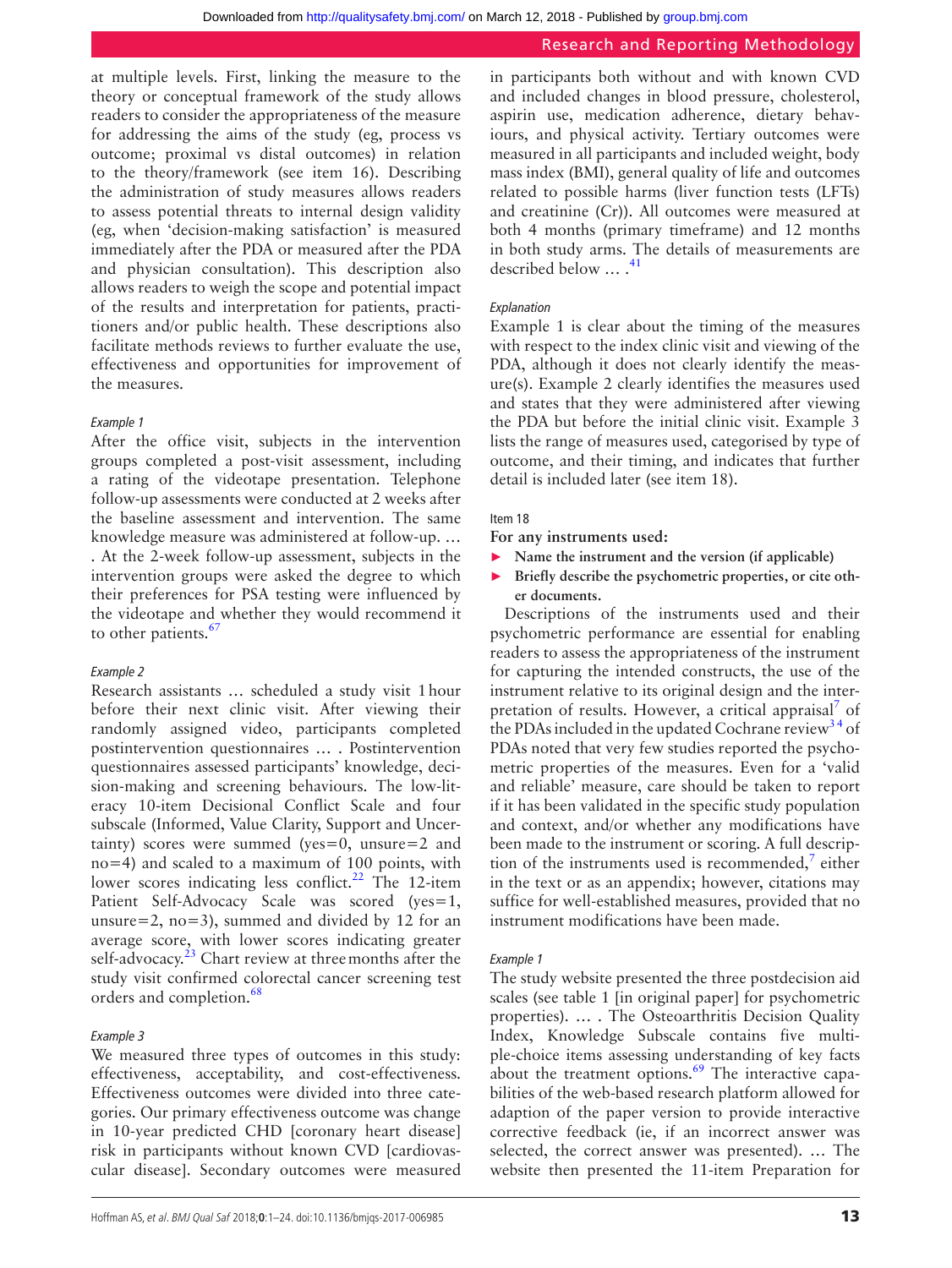Decision Making Scale and the 10-item low-literacy  $DCS<sub>23</sub>$ 

#### *Example 2*

We administered the standard 16-item version and a 10-item low-literacy version of the  $DCS<sup>64</sup>$  $DCS<sup>64</sup>$  $DCS<sup>64</sup>$  at the high-literacy and low-literacy sites, respectively. The standard version includes five subscales: (1) uncertainty or lack of assuredness about the decision, (2) feeling informed about the options and their benefits and risks, (3) feeling clear about one's personal values in making the decision, (4) feeling social support in making the decision and (5) feelings of having made an effective decision and planning to follow through. The subscales have excellent internal-consistency reliability (alpha range: 0.78–0.92) and construct validity. The low-literacy version uses a question-and-answer format with three response options: 'yes', 'no' or 'unsure'. The version has good internal-consistency reliability (alpha, 0.86) and evidence of responsiveness to change after a decision aid is delivered. Scoring conventions followed the new DCS manual, wherein scores are expressed on a 0 (low decisional conflict) to 100 (high decisional conflict) scale.<sup>[70](#page-24-10)</sup>

### *Explanation*

Example 1 illustrates a concise statement that provides the essential information plus reference to more detail in a table (provided in the original paper). The brief summary of the instruments may be sufficient for readers who are well-versed with these instruments, and the specific versions are referenced for researchers who wish to explore in more detail or replicate the study. The more detailed psychometric properties table allows readers to more deeply explore the theoretical constructs of the instruments and their quality. Alternatively, example 2 illustrates a concise paragraph providing the definition, theoretical constructs, potential responsiveness to PDAs, versions administered, psychometric performance, scoring and interpretation.

### **Results**

In addition to standard reporting of results:

#### Item 19

**Describe the characteristics of the patient, family and carer population(s) (eg, health literacy, numeracy, prior experience with treatment options) that may affect patient decision aid outcomes.**

Reporting the characteristics of patients, family and carers receiving PDAs in evaluation studies (eg, age, sex, health literacy, numeracy, race/ethnicity) is important for several reasons. Such characteristics may affect the effectiveness of the PDA. For example, lower health literacy is associated with lower knowledge scores, less desire for involvement in decision making and higher decisional conflict and regret scores.<sup>[71](#page-24-11)</sup> Nonetheless, the 2014 IPDAS evidence review found

that 90% of PDA trials did not report health literacy and readability, although studies that address health literacy show increased knowledge and informed choice.[71](#page-24-11) Similarly, race/ethnicity has been associated with differences in preferences for screening/treatment, leading to development of PDAs tailored to different cultural contexts.<sup>[68 72 73](#page-24-8)</sup>

Reporting participant characteristics also allows readers and reviewers to assess the generalisability of the study results. Reporting of participant characteristics overall, by study arm and by important subgroups allows readers to assess the potential for selection bias or confounding, and can highlight populations within which the PDA may have differential effects (effect modification or moderation). Reporting is important because it also allows readers and reviewers to assess whether there may be important subgroups who may benefit more/less from the PDA. While most articles include sample characteristics in a table, it is important to report whether any analyses were done to test for differences among individuals who accepted/declined participation and to test for potential subgroup interactions with the study outcomes. Explanations of any observed differences may be reported in the discussion or limitations (see item 24).

Additionally, reporting is needed for characteristics that are suspected to interact with decision making, to allow reviewers to identify studies for meta-analyses. For example, as PDAs become increasingly available on the Internet, reporting participants' level of digital comfort will facilitate assessments of web-based PDAs for individuals who are digitally naïve versus digitally savvy.<sup>[12](#page-22-24)</sup> Similarly, as patients become more familiar with shared decision making and/or suites of PDAs become available for progressive decisions (eg, chronic disease management), reporting patients' and caregivers' familiarity with the decision context and decision self-efficacy will allow for analyses of PDAs that provide interactive levels of clinical information and/or deliberative support. $^{23}$  $^{23}$  $^{23}$ 

#### *Example 1*

Table 2 [in original paper] presents bivariate relationships among sociodemographic and health characteristics across the range of primary and secondary outcomes. Older men were more likely to demonstrate decisional consistency and had higher decisional conflict. White race was associated with decreased decisional self-efficacy.<sup>[50](#page-23-14)</sup>

#### *Example 2*

Table 2 [in original paper] summarises the participants' [sociodemographic, cognitive and clinical] characteristics. Overall (n=126), study participants were primarily female, Caucasian, younger adults with college degrees and moderate knee pain. . … The study sample may have contributed to a type II error in terms of their high baseline familiarity [with their condition and treatment]. … Different results may be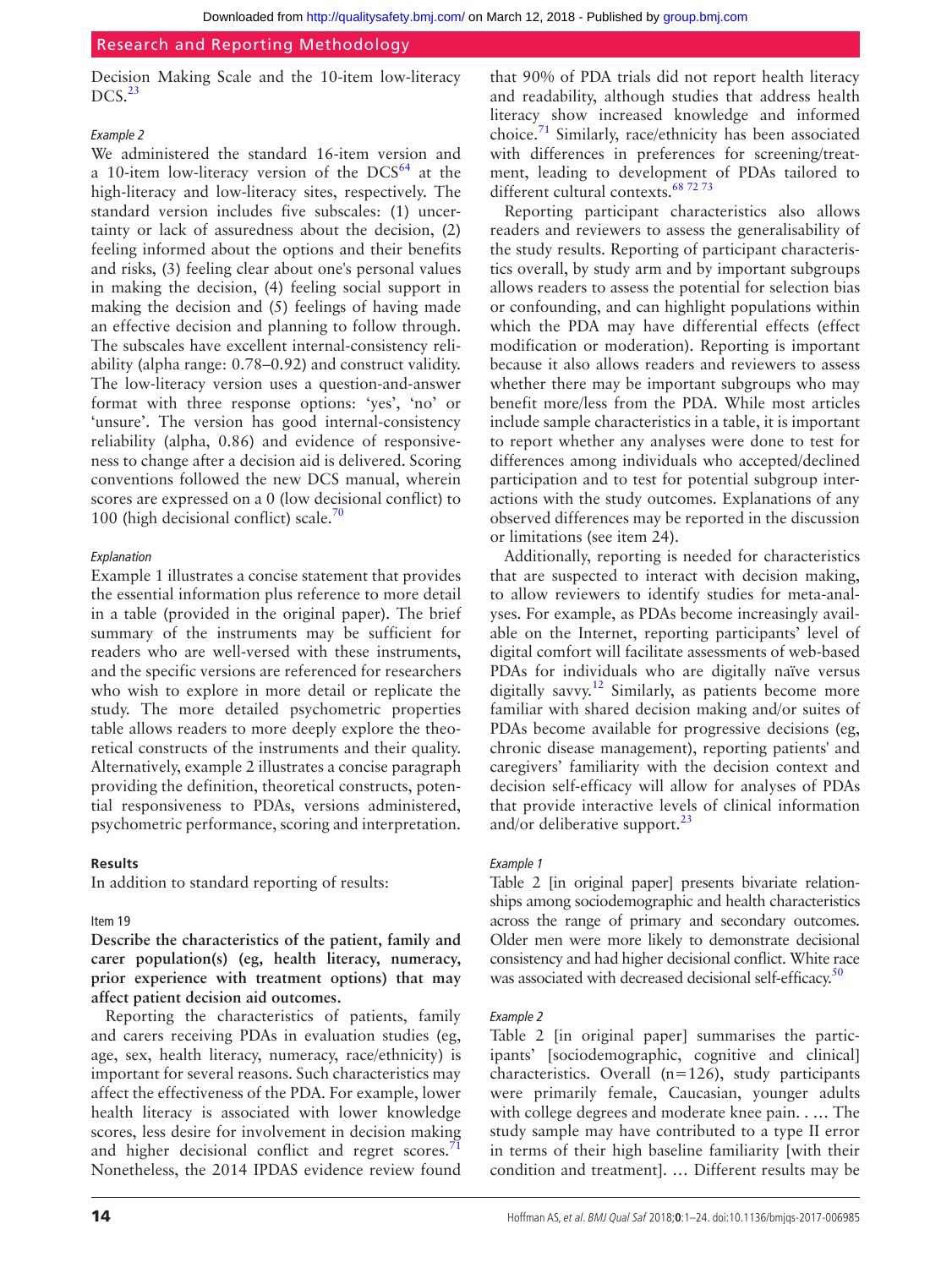observed with PDAs that focus on the first decision in a chronic condition, or on clinical situations that are acute, life threatening or involve surrogate decision making. $23$ 

### *Example 3*

There were no differences between those who participated and those who declined. … Income, education and race were significantly related to outcome variables at the bivariate level and were included in multivariate analyses in addition to gender. … Health literacy was significantly related to knowledge of health insurance information. … A similar pattern was seen for numeracy skills.<sup>74</sup>

## *Explanation*

While patient characteristics are typically presented in a table, the above examples illustrate ways to clarify in the text whether/how patient characteristics may be related to the study outcomes. Example 1 presents the patient characteristics in a table in the Results showing about 90% of participants were white, non-Hispanic. The extract above (from the paper's Discussion) explains how the sample population may not address the needs of an important subgroup of the target population and touches on the generalisability of the findings. Example 2 discusses how the characteristics of the sample (eg, chronic condition) may have contributed to the high observed knowledge, preparation and self-efficacy scores. Example 3 clearly reports data to assess selection bias and several participant characteristics that were associated with study outcomes.

## Item 20

**Describe any characteristics of the participating health professionals (eg, relevant training, usual care vs study professional, role in decision making) that may affect decision aid outcomes.**

Reporting the characteristics of health professionals who are involved in evaluation studies (eg, training, seniority, coaching, meeting with patients, delivering PDAs) is important for several reasons. As part of the delivery of a complex intervention, their characteristics may affect the effectiveness of the PDA. For example, whether they have been trained in the delivery of the PDA or in shared decision making will have potential impact on effectiveness. Whether the clinicians involved are research staff employed for the study itself, or the patient's usual responsible clinician may also impact on the patient, for example, it may influence whether patients see this as part of their normal care, thus supporting actual decision making ('patienthood'), or whether they see themselves more as trial participants ('volunteerism') rather than patients considering active treatment choice. A secondary analysis of the Cochrane review PDA database suggested that patient knowledge is greater in 'patienthood' trials.<sup>75</sup>

To allow reviewers to ascertain the influence of health professionals on the effectiveness of the PDA, important characteristics about the background and training of the key health professionals involved in delivery (eg, role in decision-making process, experience) should be documented. Furthermore, this will provide those wishing to use the PDA in their clinic with information about the staff and/or training needed to successfully implement the PDA in a new practice.

## *Example 1*

Two of the 10 physicians in the control group (20%) and 5 of the 15 in the intervention group (33%) were female [PDA for depression]. The mean age of the participating general practitioners was 48.4 years with a SD of 8.0 years (control group  $47.4 \pm 7.2$  years, intervention group  $48.9 \pm 8.4$  years). The average years professional experience was 13.0±7.0 years (control group  $10.6 \pm 7.4$  years, intervention group  $14.3 \pm 6.7$ years). Gender, age and professional experience did not differ significantly between study groups  $(P>0.10)$ .<sup>[51](#page-23-15)</sup>

## *Example 2*

A total of 19 physiotherapists were involved in the trial [PDA for low back pain]. Twelve physiotherapists were present at the start of the trial, and seven were randomised to the decision support arm. Of the seven physiotherapists in the intervention arm, four had more than 6years of experience, whereas of the five who were randomised to the control arm only one of them had more than 6years of experience (table 1 [in original paper]). The other seven physiotherapists who joined the department after randomisation were allocated to the control arm and four of them had more than 6 years of experience.<sup>[76](#page-24-14)</sup>

## *Explanation*

Example 1 clearly reports the mean age, gender and years of experience of the physicians involved in the study, as well as showing that the characteristics of the physicians were associated with patient outcomes. Example 2 describes the physiotherapists who delivered the intervention and control arms, and includes information on experience that might be important in interpreting the study findings or using the PDA subsequently in practice.

## Item 21

**Report any results on the use of the patient decision aid:**

- ► **How much and which components were used**
- ► **Degree to which it was delivered and used as intended (also known as fidelity).**

The impact of PDAs depends on the quality of the PDA and on whether, and how well, it was delivered and used. For a variety of reasons, PDAs, or parts of them, may not be delivered and/or used as they were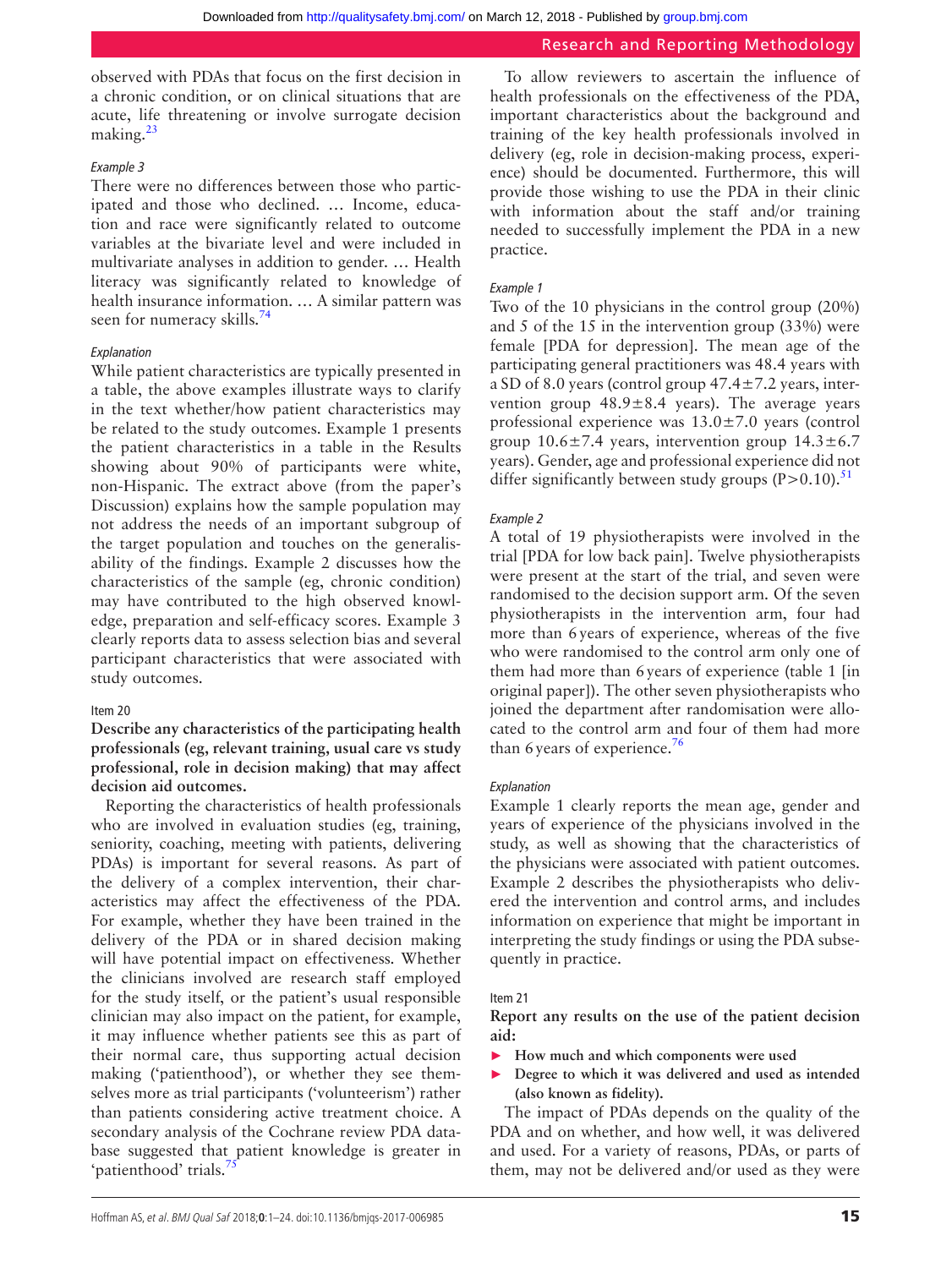initially intended. This is also known as fidelity of the intervention and has significant implications for the success of the PDA. If fidelity is assessed, as per item 14, the authors should report results of the extent to which the PDA was delivered and used as intended, to allow readers to critically appraise differences between how the PDA was intended to be used and how it was actually delivered and used, and the impact of any differences on the effectiveness of the intervention (positive or negative).

Regardless of fidelity, it is also valuable to have data on how the PDA was used, for example, whether all components were viewed and for how long. Such data are valuable to understand, for example, to what extent use may have impacted on measured effectiveness.

Such information can help (a) explain the study findings, that is, determine the extent to which the study outcomes were related to the quality of PDA delivery and rates and ways of PDA uptake; (b) make inferences about what processes may have mediated the relationship between the PDA intervention and study outcomes and (c) plan further studies or strategies to improve fidelity, uptake and adherence.<sup>12</sup>

### *Example 1*

Allocation and reception of intervention

A total of 250 patients (n=124intervention vs n=126control) were included in the trial, of whom 73 completed the follow-up measurement and were included in the final analysis (response rate 29.2%).

Of these 73 patients, 40 were in the intervention and 33 in the control condition. Of the 40 patients in the intervention condition who completed the follow-up measurement, 30 used the decision aid. A detailed overview of the flow of participants is presented in Figure 4 [in original paper]. $58$ 

### *Example 2*

### Contamination and fidelity

The appendix (online) describes the [fidelity] checklist and the results of the contamination and fidelity evaluation. Of 12 maximum points, encounters in the decision aid arm had a fidelity score of 8 (3–12), whereas encounters in the usual care arm had a contamination score of 1 (0–8). Usual care encounters of clinicians who had used the decision aid previously had a contamination score of 1  $(0-6)$ .<sup>54</sup>

### *Example 3*

Although the patient narratives were available to all participants in the narrative conditions, not all participants chose to view the narratives while reviewing the [breast cancer] decision aid. [Table](#page-16-0) 3 [see Table 1 included] describes the content of each narrative, indicates the proportion of times that narrative was viewed in both the text and video narrative conditions and displays the mean time spent on the webpage with that narrative. Note each narrative was located on a separate webpage that would open when users clicked on

<span id="page-16-0"></span>

| Time spent viewing the patient and physician interviews [reprinted with permission from Shaffer et $al''$ ]<br>Table 1 |                             |                               |                                    |                                            |                         |                                      |  |
|------------------------------------------------------------------------------------------------------------------------|-----------------------------|-------------------------------|------------------------------------|--------------------------------------------|-------------------------|--------------------------------------|--|
|                                                                                                                        |                             |                               | <b>Text narratives</b><br>$(n=10)$ |                                            | Video narratives (n=17) |                                      |  |
| <b>Title of content</b>                                                                                                | <b>Includes</b><br>patients | <b>Includes</b><br>physicians | % View<br>(n)                      | <b>Mean</b><br>time on<br>page,<br>seconds | % View<br>(n)           | <b>Mean time on</b><br>page, seconds |  |
| Description of diagnosis                                                                                               | $\checkmark$                | $\checkmark$                  | 60(6)                              | 67.28                                      | 47(8)                   | 117.19                               |  |
| A woman's preference is important                                                                                      |                             | V                             | 50(5)                              | 18.79                                      | 35(6)                   | 30.92                                |  |
| Take your time making a decision                                                                                       | $\checkmark$                | $\checkmark$                  | 60(6)                              | 27.96                                      | 35(6)                   | 87.09                                |  |
| Types of breast cancer                                                                                                 |                             | ✓                             | 30(3)                              | 20.93                                      | 59 (10)                 | 44.70                                |  |
| Pathology report                                                                                                       |                             | $\boldsymbol{\mathcal{U}}$    | 40(4)                              | 16.39                                      | 59(10)                  | 36.37                                |  |
| Why two patients chose mastectomy                                                                                      | $\checkmark$                |                               | 50(5)                              | 23.74                                      | 65 (11)                 | 48.98                                |  |
| Appearance after mastectomy                                                                                            | $\checkmark$                |                               | 80(8)                              | 21.24                                      | 53(9)                   | 50.57                                |  |
| <b>Breast reconstruction</b>                                                                                           | $\checkmark$                |                               | 70(7)                              | 7.75                                       | 53 $(9)$                | 19.14                                |  |
| Why patient A chose lumpectomy                                                                                         | $\checkmark$                |                               | 50(5)                              | 5.00                                       | 53(9)                   | 15.11                                |  |
| Why patient B chose lumpectomy                                                                                         | ✓                           |                               | 50(5)                              | 11.38                                      | 59 (10)                 | 27.86                                |  |
| Radiation after lumpectomy                                                                                             | $\mathbf v$                 | $\checkmark$                  | 50(5)                              | 23.50                                      | 65 (11)                 | 57.71                                |  |
| Side effects of radiation                                                                                              | $\checkmark$                |                               | 40(4)                              | 15.71                                      | 47(8)                   | 30.15                                |  |
| Appearance after mastectomy                                                                                            | $\checkmark$                |                               | 50(5)                              | 17.60                                      | 41(7)                   | 29.10                                |  |
| Sentinel node biopsy                                                                                                   |                             | ✓                             | 30(3)                              | 34.32                                      | 47(8)                   | 51.77                                |  |
| Side effects of lymph node surgery                                                                                     | $\checkmark$                |                               | 40(4)                              | 16.62                                      | 41(7)                   | 35.16                                |  |
| Being involved in treatment decisions                                                                                  | $\boldsymbol{\nu}$          |                               | 70(7)                              | 8.13                                       | 53(9)                   | 28.64                                |  |
| Making decisions                                                                                                       | $\checkmark$                |                               | 60(6)                              | 25.29                                      | 47(8)                   | 73.42                                |  |
| Life after breast cancer                                                                                               | $\checkmark$                |                               | 50(5)                              | 15.71                                      | 53 $(9)$                | 47.56                                |  |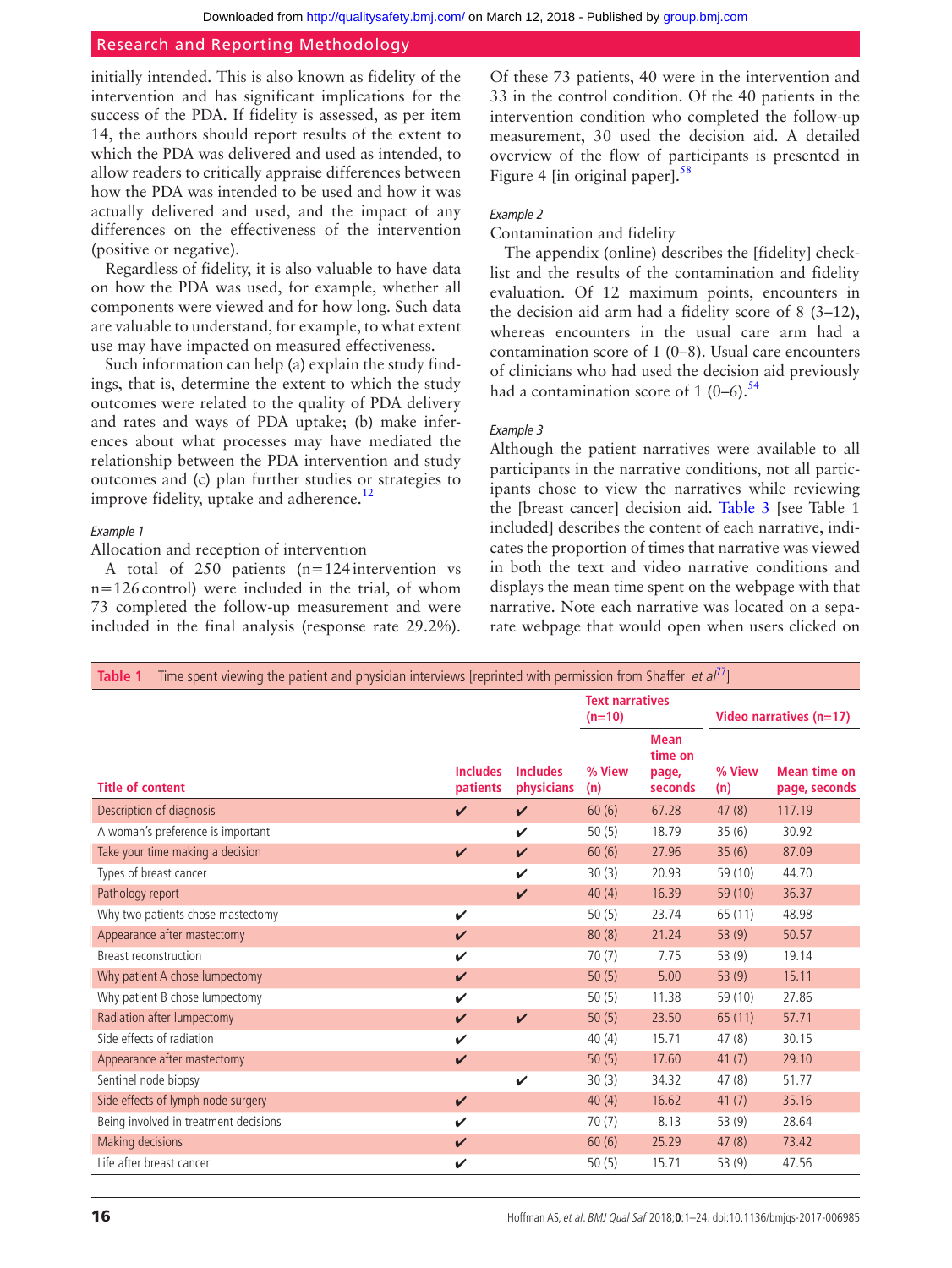the content. This allowed us to track use of narrative information separately from information search in the rest of the decision aid. The narratives were accessed at a similar rate in both the text and video narrative conditions. However, participants in the video narrative conditions spent more time with the narratives than participants in the text narrative conditions.<sup>77</sup>

#### *Explanation*

In example 1, the authors provide precise data on the numbers of participants who received the PDA and those who actually used it. From these data, it is clear that, although the PDA was delivered to 40 participants, not all of them actually used it. The authors in example 2 used a checklist to assess fidelity in the intervention as well as control arms and reported the results of this assessment. The data suggest that the PDA was used as intended, and that there was no contamination in the usual care arm. Example 3 provides data on both the frequency and time spent by patients who accessed text or video narratives (similar rates of access but more time spent with video narratives).

#### Item 22

**Report relevant results of any analyses conducted to understand how and why the patient decision aid works (also known as process evaluation).**

Reporting the results of a process evaluation allows the reader to understand what happened with the delivery of the PDA within the context of the particular evaluation study. This enables the reader to put the results in context and interpret them with reference to how the PDA was used. Process evaluation thus allows an understanding of how and why the PDA worked (or did not work), including the factors that might explain or affect the impact (see item 15).

#### *Example 1*

In the process evaluation, we collected data to answer five questions about potential problems related to implementation and context [of a web-based PDA for people with a psychotic disorder]. …

The fourth question was: Could any problems be observed with fulfilment of the study protocol? Through researcher observation, several recurring themes were identified during clinical meetings in which the trial was discussed. Case managers sometimes were hesitant and felt troubled to invite intervention patients to make use of the decision tool. First, they were doubtful whether patients were able to handle either the computer program or participation in a research trial. Second, they were not sure that patients would benefit from the decision aid because not all treatment options included in the decision aid were actually offered by their organisation (eg, music therapy was listed among the treatment options, but no music therapy was currently offered because of

absence of a music therapist). In addition, various clinicians reported that they were unsure when to discuss outcomes of the decision aid with their patients because not all conducted a formal treatment evaluation session with their patients following their ROM [routine outcome monitoring] assessment. Some only discussed ROM results within the clinical team and not directly with patients.

The fifth question was: Did patients experience any problems with the intervention that was not covered in the satisfaction questionnaire? Open interviews among patients who chose to use or not use the website provided some additional details on the process. First, all patients were initially informed about the decision aid by an information booklet and in a meeting with a research nurse, but most of them received additional explanation from their case manager. Some framed the decision aid predominantly within a research context ("by using the decision aid, you contribute to research"), whereas others described it as an attempt to improve services ("using the decision aid might help you reflect on the treatment you want"). This might have affected patients' expectations of the intervention. Moreover, interviews revealed discrepancies between the policy of the local disease management programme and patients' experiences in clinical practice. Most of the interviewed patients could not remember their ROM results being discussed with them and some could not remember whether a treat-ment plan was created.<sup>[58](#page-23-22)</sup>

#### *Example 2*

Concerns about the participants' use of the standard gamble exercise were first raised with researchers by a clinic doctor. He was worried that participants did not grasp the purpose of the exercise and reported difficulties working through the standard gamble with them. Initial qualitative analysis of the consultation videos and concomitant analysis of the interviews revealed that participants were confused about the use and purpose of the standard gamble. Further in-depth analysis of video and interview data … confirmed that participants experienced problems with both understanding and carrying out the standard gamble. [Results]

We examined the videos and post hoc interviews for confirming and disconfirming examples of these problems and determined that six of eight participants in this explicit arm experienced these problems, and were unable to carry out the standard gamble exercise. [Results]

On the basis of the analysis of the videos and interviews [a] decision was taken to discontinue the explicit arm of the trial on the basis of the qualitative analysis, which demonstrated that the standard gamble value-elicitation exercise was causing confusion and was unlikely to produce valid data on patient values. It was believed that it would be unethical to continue,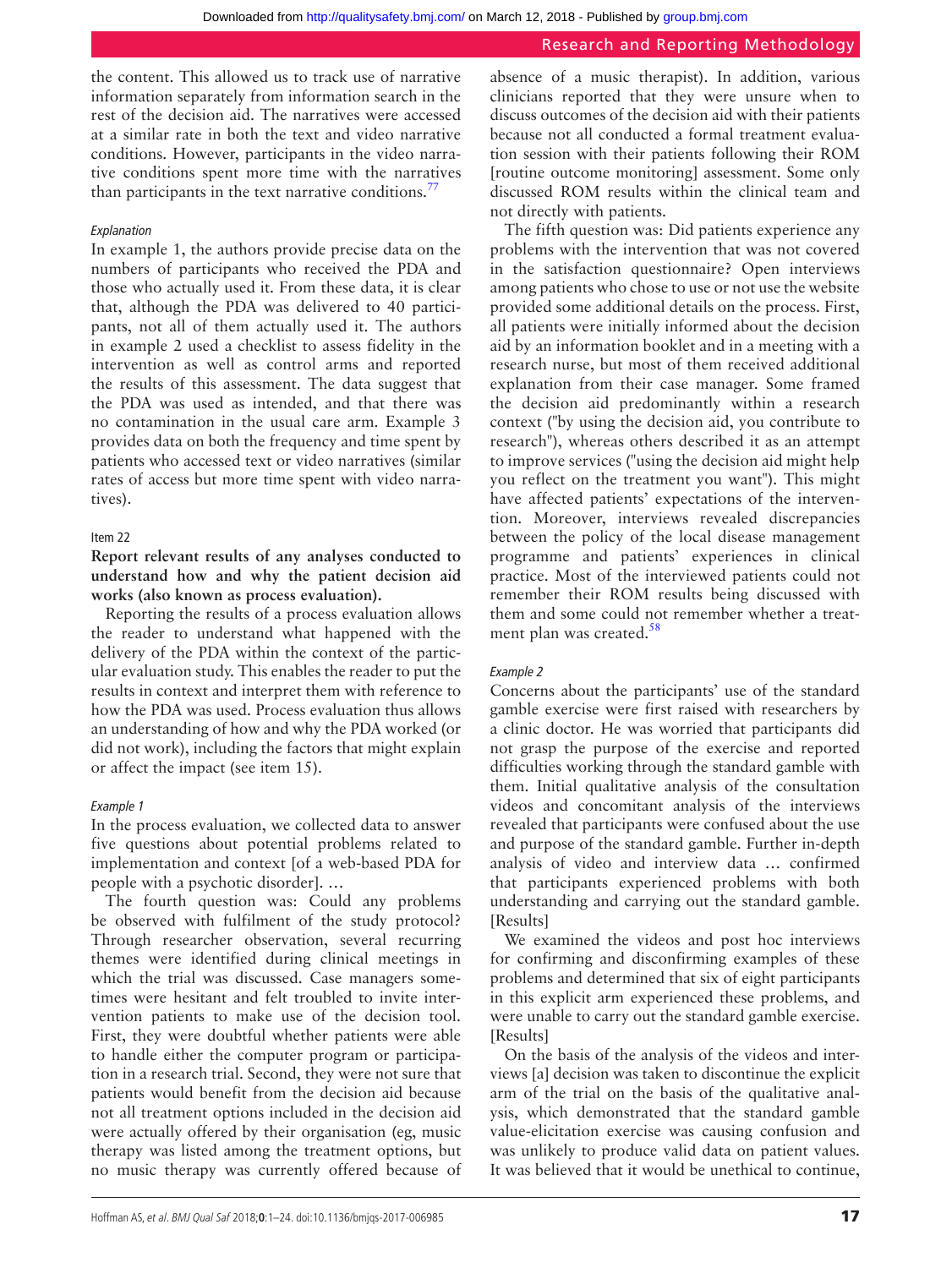and also that the results would be distorted or impos-sible to interpret.<sup>[59](#page-23-23)</sup> [Discussion]

### *Explanation*

In the first example, this extracted section of the results clearly describes important contextual factors that might influence interpretation of the results or subsequent implementation efforts. With respect to the fulfilment of the protocol, the authors demonstrate that having a PDA with options that are not available within the health system may impact on use of the PDA. The interviews with patients illuminate two challenges. First, the way that patients position themselves (within a research context or as an aid to their decision making) that might influence the use or outcome of the PDA (which has also been demonstrated elsewhere and with some evidence from a subanalysis of Cochrane that this might be important for interpretation and implementation).<sup>75 78</sup> Second, there were findings suggesting that the service aims were not being achieved as a result of patients not recalling their results or a treatment plan.

In the second example, the extract is from a process evaluation undertaken and published alongside the trial, which surprisingly revealed that one version of the PDA (a computerised PDA using standard gamble as an explicit values clarification technique), which had been developed in codesign with end users, was problematic for patients in the trial. This was sufficiently troublesome to lead to discontinuation of one arm of the trial on ethical grounds. The results are summarised in the above extract; the full paper includes quotes from interviews and direct observations from video recordings.

## Item 23

## **Report any unanticipated positive or negative consequences of the patient decision aid.**

Reporting unexpected consequences is an ethical imperative for researchers. Such consequences could be adverse (such as increased decisional conflict or additional service costs/utilisation) or beneficial (such as increased gains for subgroups of the population). Reporting of unanticipated positive and negative consequences supports systematic review and meta-analysis of the effectiveness of PDAs. It can also alert researchers, clinicians and policymakers to potential emerging areas of interest.

## *Example 1*

Interaction Effects Between SDMI [shared decisionmaking intervention] and Cancer History

From the separate analyses for affected [past history of breast or ovarian cancer] and unaffected women [no past history]. … In the short term, … the SDMI [shared decision-making intervention] had no effect on affected or on unaffected women. In the long term, for unaffected women, beneficial effects

were found on all outcome measures and most were significant. The effect sizes were larger for unaffected women compared with the whole group. … For affected women, insignificant detrimental effects were found on the above-mentioned outcomes for which an interaction effect was found.<sup>79</sup> [Results]

## *Example 2*

The study did not find a significant difference between using an implicit or explicit deliberative guidance approach, on average, for decisions about surgical versus non-surgical management of chronic knee osteoarthritis. However, results indicate that there are some subgroups of patients who exhibit different deliberative styles, in terms of information seeking and deliberative engagement. Higher levels of information-seeking and active-engagement were associated with lower decisional conflict levels. Higher levels of active-engagement were associated with higher levels of decision self-efficacy. …

This information may be useful to clinicians who wish to increase the patient-centeredness of their decision support interventions. … Assessing the match between patients' needs and decision aid design elements may play an important role in addressing the marked variations observed in the rates of surgery for chronic conditions, such as knee osteoarthritis. It's possible that observed geographic variations are genuinely warranted, if well-informed patients are receiving the care that they clearly value.<sup>80</sup>

## *Explanation*

Example 1 is taken from a trial of a PDA that was developed for women who were BRCA1/2 mutation carriers, and therefore at increased risk of breast and ovarian cancer, who are faced with the choice between screening and prophylactic surgery for breasts and/or ovaries. The study sample included women who had not had cancer (unaffected) as well as those who had already experienced either breast or ovarian cancer (affected). The PDA (referred to as SDMI) showed an overall beneficial effect for unaffected women, whereas affected women tended to experience detrimental effects. This example clearly states that negative outcomes were encountered in the subgroup who had previous cancer, as shown by interaction analysis. The authors were surprised by this finding and addressed several potential explanations in the Discussion section but concluded that "it remains unclear why the SDMI is not effective in affected women".<sup>79</sup>

Example 2 illustrates the reporting of an unexpected benefit of the subgroup analyses: decision-making outcomes were improved when the web-based PDA's interactive features enabled them to 'match' their preferred information-seeking/deliberative styles (ie, high/low engagement). Reporting these unexpected findings allows future PDA designers and researchers, as well as clinicians, to consider the potential value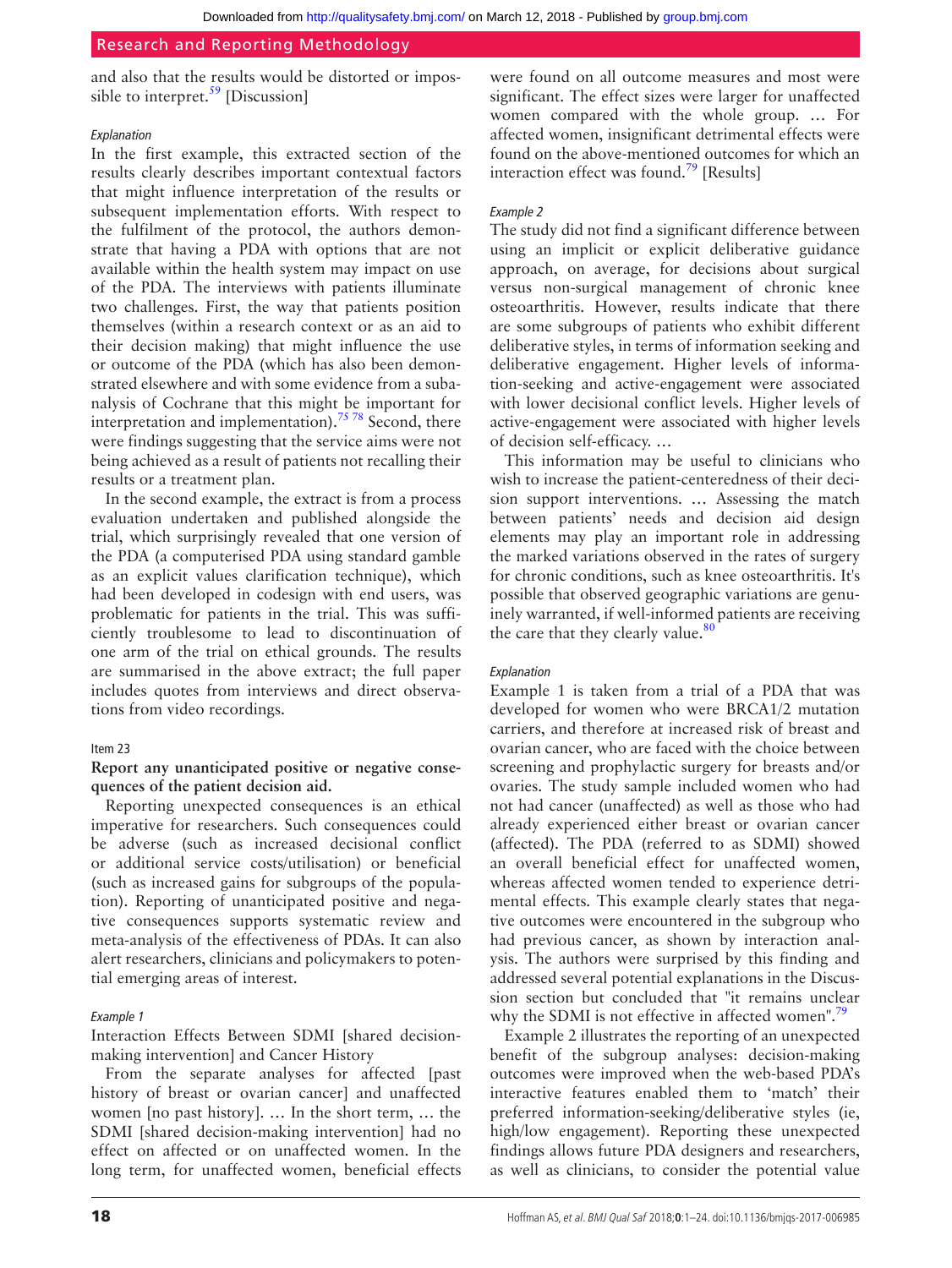targeting and/or allowing patients to self-tailor the information and support they need.

### **Discussion**

As part of the standard discussion section (summary of key findings, interpretation, limitations and conclusions):

### Item 24

**Discuss whether the patient decision aid worked as intended and interpret the results taking into account the specific context of the study including any process evaluation.**

The discussion of the paper provides a summary of the findings with acknowledgement of the context and other factors that may have influenced the findings. For example, discussion should explain any findings on whether or how the PDA worked (or did not work) based on: use of the PDA or use as intended (fidelity; see items 14 and 21); analysis by patient or clinician characteristics (see items 19 and 20) and the context of the study, including any results from process evaluation (see items 15 and 22).

## *Example 1*

Measuring decision quality as a composite measure was possible in this study. A quality decision, the ultimate goal of PDAs, is ideally measured by using patient's score on the knowledge test as an indicator of being informed, and measuring the concordance between the informed patient's values for outcomes of options and the actual choice of surgery (or non-surgery). In this study, patients exposed to the PDA intervention obtained significantly higher decision quality (56%) compared with those who received usual education  $(25\%)$ .  $81$ 

## *Example 2*

Not all patients in the intervention group were actually offered the possibility to use the decision aid and, more importantly, ROM [routine outcome monitoring] and treatment evaluation meetings in which the treatment plan was to be discussed in a process of shared decision making did not always take place. Moreover, interviews indicate that the Web-based intervention might have been framed differently to different patients, which may have shaped their expectations and affected their evaluation. An interesting finding in the process evaluation was that patients who perceived their involvement in medical decision making as low were judged by clinicians to be less capable of participating in decision making. This could imply that patients participate less because they are less capable. Nevertheless, we cannot rule out that patients participate less because clinicians consider them less capable and, therefore, provide less opportunities for patients to participate in decision making.<sup>58</sup>

### *Example 3*

Our results show an effect size on decisional conflict that is comparable to other studies of decision aids, suggesting that the computerised decision aid does have a measurable and clinically important impact that is greater than the doctor-led paper-based guidelines.

Each clinic [intervention and control] was delivered by a single [different] doctor, raising the question as to whether the findings reflect the different interventions, the different doctors delivering the interventions or some combination of the two. In some respects this is a false distinction; we were evaluating a package of decision support, and we attempted to minimise any doctor-specific effect by training the doctors in the intervention and the desired mode of delivery.<sup>57</sup>

#### *Explanation*

Examples 1 and 3 clearly indicate that the PDA worked as intended in terms of the expected findings. Example 3 discusses several observations from the process evaluation that might impact on the interpretation of the findings, and would also be of value to others seeking to implement the PDA (or indeed seeking to implement other PDAs where similar context might be important). Example 3 also discusses the potential influence of the context on the process of delivering the PDA, and reflects on the importance, or otherwise, of this context.

### Item 25

## **Discuss any implications of the results for patient decision aid development, research, implementation and theory, frameworks or models.**

Identifying and discussing the implications of the study results helps readers understand the importance and potential impact of its findings. This item (specific to PDA studies) adds to the standard discussion items (ie, limitation, generalisability, interpretation) found in other reporting guidelines. Authors should place their findings in the context of what is already known about PDAs as well as, for example, current programme, policies, incentives, research and teaching initiatives that might support PDA implementation (see also item 24).

#### *Example 1*

Similar to previous investigators, we found that patients were more knowledgeable about the risks and benefits of various treatment alternatives for osteoarthritis of the hip or knee, were further along in their decision-making preconsultation, and had more confidence in knowing what questions to ask their surgeon, on the basis of their responses to our pre-consultation survey. Surgeons also believed that patients who engaged in shared decision making asked more appropriate questions and made more efficient use of their time during their office visit. These findings could facilitate greater adoption of shared decision-making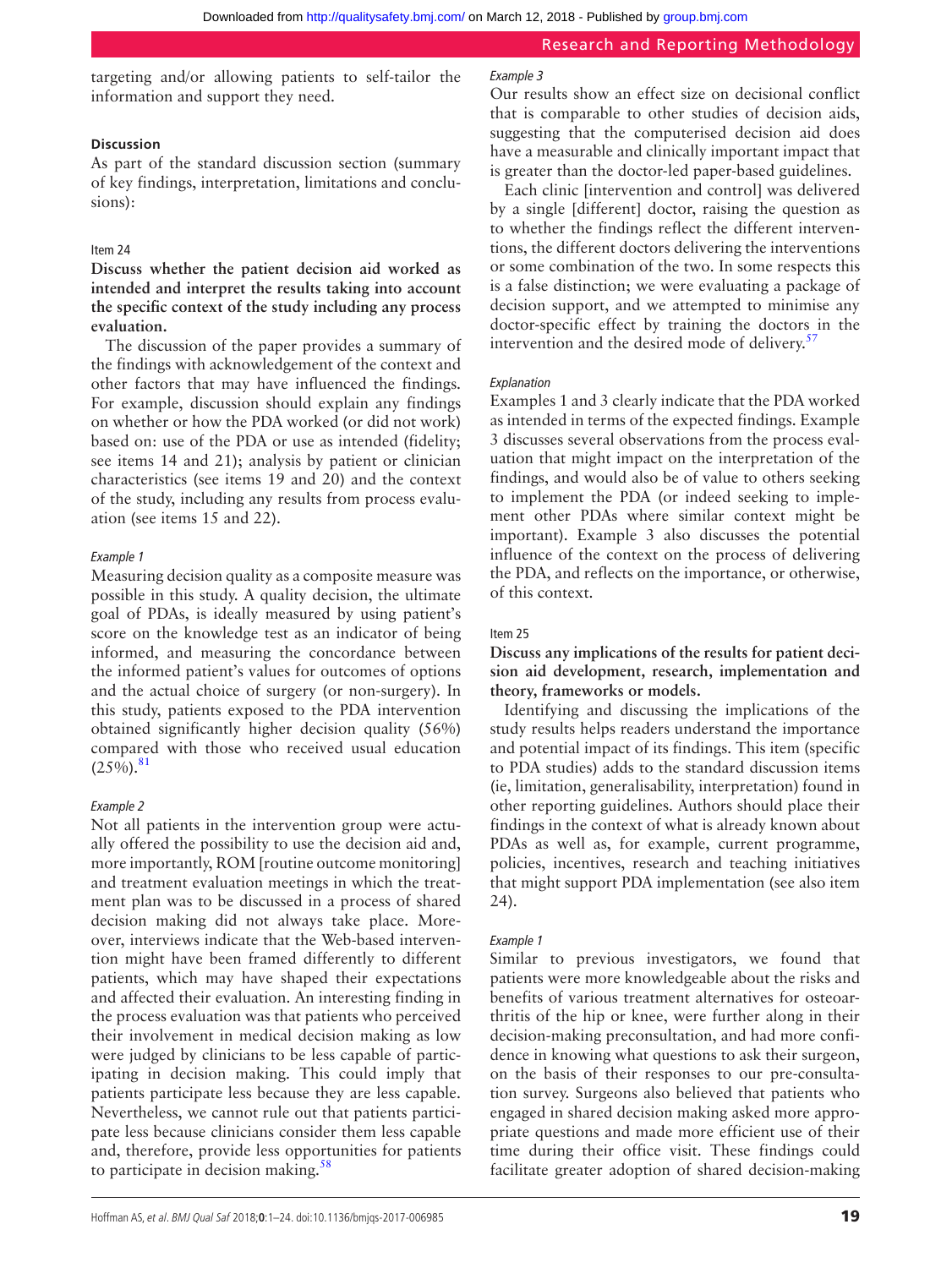methods among orthopaedic surgeons, although many issues remain to be resolved.

Despite the well-documented benefits of shared decision making tools, they are not commonly used in orthopaedic surgery. There are currently many barriers to adoption, including the costs and logistical challenges associated with the implementation of shared decision-making programs, lack of familiarity and training in shared decision-making methods among surgeons, and a limited comparative effectiveness research base available for developing decision aids. To facilitate widespread adoption of shared decision-making tools in orthopaedics, further work is needed to simplify and to reduce the cost of implementation, perhaps through the use of non-medically trained volunteers as coaches. Moreover, many healthcare stakeholders have portrayed shared decision making as reducing utilizationrates of elective surgical procedures such as total knee arthroplasty, which could make surgeons less eager to adopt these potentially value-enhancing tools, particularly in a fee-for-service payment system.[82](#page-24-19)

#### *Example 2*

Implications for research and clinical practice. … For the use of PDAs, such as PANDAs [a PDA about glycaemic control], in routine clinical practice to become the accepted norm, the new GP [general practitioner] clinical commissioning groups will need to be aware of the benefits of the use of such aids to ensure that decision aids become a professional standard in, for example, newly commissioned pathways for a long-term condition such as diabetes. Investment will also be necessary for the development and the continuing evaluation of decision aid use, as well as for the training of all members of the multidisciplinary team in the importance and in the practical use of decision aids in primary care. Both the patient's experience and patient/clinician satisfaction with the care received and provided is likely to be much improved if this profes-sional standard is adopted by commissioning groups.<sup>[83](#page-24-20)</sup>

#### *Example 3*

This study shows that the decision aid may be an effective way to support a screening policy that values informed choice and equity in access to informed choice, as opposed to policy focused on achieving high uptake. These results present an important dilemma for policy makers and healthcare providers on how to communicate to the public about screening.<sup>84</sup>

## *Example 4*

When choosing visual aids to communicate statistical information, PtDA [patient decision aid] designers and providers should be aware of benefits and limitations of graphical representations—especially with more complex representations such as flowcharts. Incorporating comprehension checks into PtDAs would help

identify misapprehension of graphically presented data and correct misunderstandings.<sup>[85](#page-24-22)</sup>

### *Explanation*

Example 1 describes the potential value of the findings for implementation of SDM with orthopaedic surgeons, and then discusses wider issues in terms of potential barriers to use of PDAs and SDM in orthopaedic practice. The authors make suggestions for facilitating widespread adoption. These refer to the need to simplify and reduce the cost of implementation and the posited influence of fee for service systems on surgical acceptability were a PDA to lead to reduced uptake of the surgical intervention. Example 2 (in a section headed 'Implications for research and clinical practice') highlights the importance of healthcare commissioners in the English NHS and their critical role to support uptake of PDAs, as well as acknowledging the need for investment. Examples 3 and 4 briefly discuss the implications of the results with example 3 highlighting the impact that results from their study could have on supporting new policies or challenging existing ones for screening that are based on encouraging uptake rather than informed patient choice. Example 4 illustrates how findings from the study could influence how PDA developers choose and incorporate visual elements in the development of their PDAs.

## **Conflict of interest**

Item 26

**All study authors should disclose if they have an interest (professional, financial or intellectual) in any of the options included in the patient decision aid or a financial interest in the decision aid itself.**

Most journals require authors to state that they do not have conflicts of interest as a part of standard reporting. However, this is usually focused on financial aspects, such as funding, and may not specifically address professional or intellectual conflicts that are unique to PDAs. For example, potential interest in patients selecting one specific treatment option over others is unique to PDAs. Reporting of this item allows investigators, clinicians and readers to assess potential introduction of bias in the design, conduct, interpretation and reporting of studies of PDAs.

#### *Example 1*

*Declaration of Personal Interests*: Dartmouth-Hitchcock Medical Center and Cedars-Sinai Medical Center have a patent pending for a 'System and Method of Communicating Predicted Medical Outcomes', filed 3/34/10. Dr Corey Siegel, Dr Lori Siegel and Dr Marla Dubinsky are inventors. CS, ST, MS, and MD are consultants to Prometheus Labs. CS, ST, and MD are consultants for AbbVie, Janssen, Takeda and UCB. MS is a consultant for AbbVie and Janssen. DM is a consultant for Genentech, Janssen, Ferring, Merck, and UCB.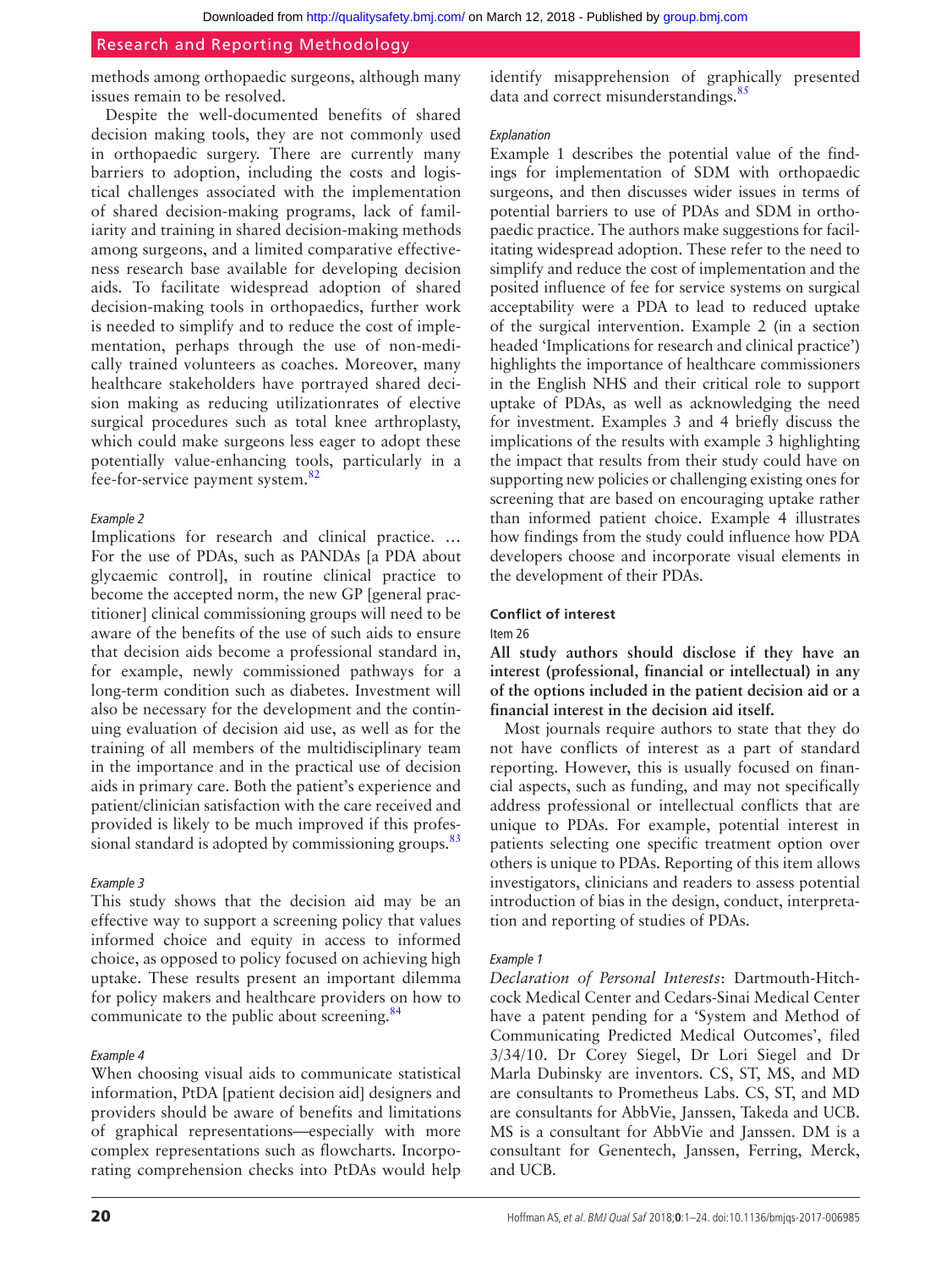*Declaration of Funding Interests*: Dr Siegel is supported by AHRQ grant 1R01HS021747-01. There was no commercial support related to this project.<sup>[86](#page-24-23)</sup>

### *Example 2*

*Competing interests*: GE, M-AD and AB, authors on this paper, lead the Option Grid Collaborative and unincorporated association of individuals engaged in the development and dissemination of Option Grid decision aids for clinical encounters under the auspices of the Dartmouth Institute for Health Policy and Clinical Practice. All authors have completed the Unified Competing Interests form at [http://www.icmje.org/](http://www.icmje.org/coi_disclosure.pdf) coi disclosure.pdf (available on request from the corresponding author).<sup>[87](#page-24-24)</sup>

### *Example 3*

The Knowledge and Evaluation Research (KER) Unit at Mayo Clinic houses the processes of design and evaluation of decision aids, decides on topics of investigation, pursues funding, designs and conducts evaluation trials and reports their findings. Investigators at the KER Unit, including authors of this manuscript, do not receive funding from any for-profit pharmaceutical or device manufacturer, nor do they receive any royalties or other monetary benefits, directly or indirectly, from the use of the decision aids. The KER Unit makes effective decision aids available online free of charge at<http://shareddecisions.mayoclinic.org.><sup>[88](#page-24-25)</sup>

#### *Explanation*

Example 1 provides a potential example of how one might address potential conflicts of interest that include the more traditional financial ones (eg, grant funding, industry consultation, salary), and go beyond that to intellectual issues (eg, patents of intellectual property). Example 2 addresses intellectual investment in a PDA among those who have developed it as a potential source of conflict of interest. Example 3 in addition addresses the issue of potential gains to be made from the PDA itself.

## **Summary and Conclusions**

This E&E document provides descriptive rationale and illustrative examples of how to address each element included in the SUNDAE Checklist. $90$  This additional information can support authors in addressing the guidelines when preparing reports of evaluations of PDAs for publication. The SUNDAE Checklist and accompanying E&E may also be of value to journal editors who may wish to reference them in author guidelines and within guidance for reviewers.

This E&E, along with the SUNDAE Checklist, and appendix (ie, the table of types of evidence supporting the Checklist items) are also available on the IPDAS website ([http://ipdas.ohri.ca/resources.](http://ipdas.ohri.ca/resources.html) [html\)](http://ipdas.ohri.ca/resources.html) to promote public access. The Checklist should be used alongside other relevant reporting guidelines,

such as CONSORT-PRO<sup>89</sup> (CONsolidated Standards of Reporting Trials Patient-Reported Outcomes) for RCTs reporting patient-reported outcomes or TIDieR<sup>[90](#page-24-26)</sup> (Template for Intervention Description and Replication) for describing interventions.

The IPDAS reporting guidelines workgroup will continue to monitor and improve the materials. To that end, the corresponding authors welcome feedback and comments, particularly from those who use the Checklist and E&E, so that we can ensure they are updated and improved over time.

### **Author affiliations**

<sup>1</sup>Department of Family Medicine and Emergency Medicine, University of Texas MD Anderson Cancer Center, Houston, Texas, USA

<sup>2</sup> Department of Health Services Research, The University of Texas MD Anderson Cancer Center, Houston, Texas, USA

<sup>3</sup>Department of Medicine, Harvard Medical School, Boston, Massachusetts, USA <sup>4</sup> Faculty of Health Sciences and Sport, University of Stirling, Stirling, UK <sup>5</sup>The Reaching for High Value Care Team, Chapel Hill, North Carolina, USA

<sup>6</sup>Leeds Institute of Health Sciences, University of Leeds, Leeds, UK <sup>7</sup> Department of Family Medicine and Emergency Medicine, Laval University, Quebec, Canada

<sup>8</sup>Research (April 2014-November 2016), Healthwise Incorporated, Boston, Massachusetts, USA

<sup>9</sup>Public Health Sciences, University of Virginia School of Medicine, Charlottesville, Virginia, USA

<sup>10</sup>Health Sciences and Psychological Sciences, University of Missouri Health, Columbia, Missouri, USA

<sup>11</sup>Ottawa Hospital Research Institute, University of Ottawa, Ottawa, Ontario, Canada

<sup>12</sup>School of Nursing, University of Ottawa, Ottawa, Ontario, Canada <sup>13</sup>Health Evidence, Radboud University Nijmegen Medical Center, Nijmegen, The **Netherlands** 

<sup>14</sup>Division of General Internal Medicine, Massachusetts General Hospital, Boston, Massachusetts, USA

<sup>15</sup>College of Nursing, Ohio State University, Columbus, Ohio, USA <sup>16</sup>Institute of Health and Society, Newcastle University, Newcastle upon Tyne, UK

**Acknowledgements** The authors want to acknowledge the support of the IPDAS Steering Committee and chapter participants; the many participants in the Delphi process for their time and invaluable contributions; Greg Ogrinc and Tammy Hoffman for advice on methodology and development process and Sarah Ivan for project support.

**Contributors** The editorial writing team was led by KS and RT and included PA and AH. All listed authors contributed substantially to the writing of the manuscript. Each author was assigned and led drafting of specific items, and had the opportunity to review the manuscript prior to its submission. RT and AH were the leads for the manuscript and contributed to the conceptualisation, organisation and overall editing of the manuscript; preparation of the background and summary; and preparation of the appendices. SLS contributed additional review and summary of the evidence for the items.

**Funding** The in-person work group meetings were supported through grants from the United Kingdom's Health Foundation (grant  $\ddot{\#}$  7444 Thomson PI) and the Agency for Healthcare Research and Quality's Small Conference grant (1R13HS024250-01 Sepucha PI). ASH is funded by the Shared Decision-Making Collaborative of the Duncan Family Institute for Cancer Prevention and Risk Assessment at the University of Texas MD Anderson Cancer Center.

**Competing interests** KRS receives salary support as a scientific advisory board member for the Informed Medical Decisions Foundation, now part of Healthwise, a not-for-profit organisation that develops patient decision aids. VS received personal fees from Merck Pharmaceuticals. During the last 36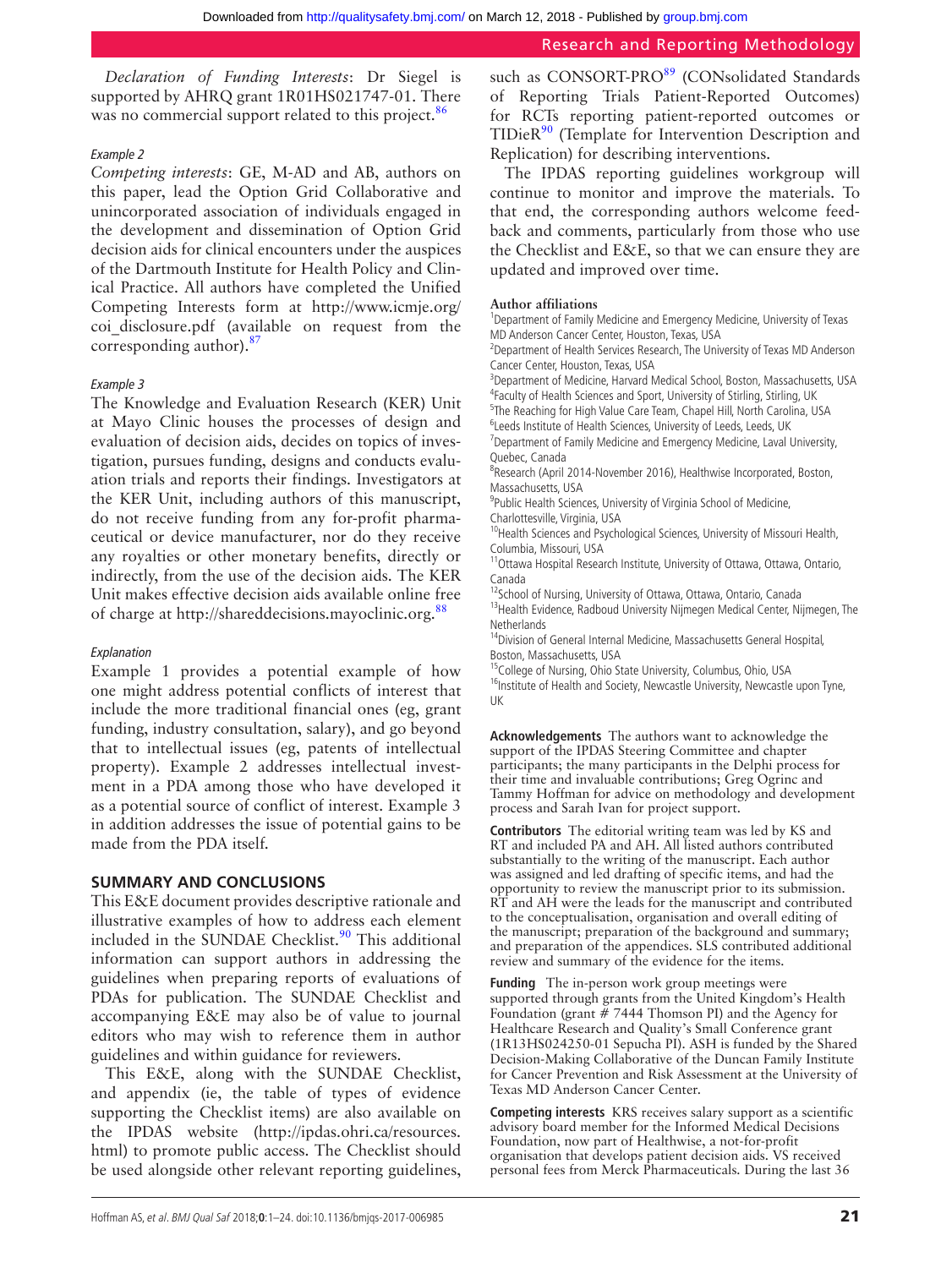months, SS has received funding from the Agency for Health Services Research and Quality for a scoping review to identify a research agenda on shared decision making and high value care. During this time, she also completed unfunded research or papers on patient decision aid evaluations and developed the Reaching for High Value Care toolkit, a toolkit of evidence briefs and resources on patient-centred high value care for all levels of system leaders. As part of those efforts and efforts on the current manuscripts, SS has developed a series of research resources on reporting research. She is considering the potential benefits and harms of pursuing intellectual property protection for some of these efforts, but has not initiated these to date.

#### **Provenance and peer review** Not commissioned; externally peer reviewed.

**Open Access** This is an Open Access article distributed in accordance with the Creative Commons Attribution Non Commercial (CC BY-NC 4.0) license, which permits others to distribute, remix, adapt, build upon this work noncommercially, and license their derivative works on different terms, provided the original work is properly cited and the use is non-commercial. See: [http://creativecommons.org/licenses/](http://creativecommons.org/licenses/by-nc/4.0/) by- $nc/4.0/$ 

© Article author(s) (or their employer(s) unless otherwise stated in the text of the article) 2018. All rights reserved. No commercial use is permitted unless otherwise expressly granted.

## **References**

- <span id="page-22-0"></span>1 Sepucha KR, Abhyankar P, Hoffman AS, *et al*. Standards for UNiversal reporting of patient Decision Aid Evaluation studies: the development of SUNDAE Checklist. *[BMJ Qual Saf](http://dx.doi.org/10.1136/bmjqs-2017-006986)* 2017. 10.1136/bmjqs-2017-006986. (Epub ahead of print 21 Dec 2017).
- <span id="page-22-1"></span>2 Volk RJ, Llewellyn-Thomas H, Stacey D, *et al*. Ten years of the International Patient Decision Aid Standards Collaboration: evolution of the core dimensions for assessing the quality of patient decision aids. *[BMC Med Inform Decis Mak](http://dx.doi.org/10.1186/1472-6947-13-S2-S1)* 2013;13(Suppl 2):S1.
- <span id="page-22-2"></span>3 Stacey D, Légaré F, Col NF, *et al*. Decision aids for people facing health treatment or screening decisions. *[Cochrane](http://dx.doi.org/10.1002/14651858.CD001431.pub4)  [Database Syst Rev](http://dx.doi.org/10.1002/14651858.CD001431.pub4)* 2014:CD001431.
- <span id="page-22-4"></span>4 Stacey D, Légaré F, Lewis K, *et al*. Decision aids for people facing health treatment or screening decisions. *[Cochrane](http://dx.doi.org/10.1002/14651858.CD001431.pub5)  [Database Syst Rev](http://dx.doi.org/10.1002/14651858.CD001431.pub5)* 2017;4:Cd001431.
- <span id="page-22-23"></span>5 Lewis KB, Wood B, Sepucha KR, *et al*. Quality of reporting of patient decision aids in recent randomized controlled trials: a descriptive synthesis and comparative analysis. *[Patient Educ](http://dx.doi.org/10.1016/j.pec.2017.02.021)  [Couns](http://dx.doi.org/10.1016/j.pec.2017.02.021)* 2017;100:1387–93.
- 6 Durand MA, Stiel M, Boivin J, *et al*. Where is the theory? Evaluating the theoretical frameworks described in decision support technologies. *[Patient Educ Couns](http://dx.doi.org/10.1016/j.pec.2007.12.004)* 2008;71:125–35.
- <span id="page-22-25"></span>7 Sepucha KR, Matlock DD, Wills CE, *et al*. "It's valid and reliable" is not enough: critical appraisal of reporting of measures in trials evaluating patient decision aids. *[Med Decis](http://dx.doi.org/10.1177/0272989X14528381)  [Making](http://dx.doi.org/10.1177/0272989X14528381)* 2014;34:560–6.
- <span id="page-22-3"></span>8 Ebell MH, Siwek J, Weiss BD, *et al*. Strength of recommendation taxonomy (SORT): a patient-centered approach to grading evidence in the medical literature. *[J Am](http://dx.doi.org/10.3122/jabfm.17.1.59)  [Board Fam Pract](http://dx.doi.org/10.3122/jabfm.17.1.59)* 2004;17:59–67.
- <span id="page-22-5"></span>9 Labrecque M, Paunescu C, Plesu I, *et al*. Evaluation of the effect of a patient decision aid about vasectomy on the decision-making process: a randomized trial. *[Contraception](http://dx.doi.org/10.1016/j.contraception.2010.05.003)* 2010;82:556–62.
- <span id="page-22-6"></span>10 Dolan JG, Frisina S. Randomized controlled trial of a patient decision aid for colorectal cancer screening. *[Med Decis Making](http://dx.doi.org/10.1177/02729890222063017)* 2002;22:125–39.
- <span id="page-22-7"></span>11 Sepucha KR, Borkhoff CM, Lally J, *et al*. Establishing the effectiveness of patient decision aids: key constructs and measurement instruments. *[BMC Med Inform Decis Mak](http://dx.doi.org/10.1186/1472-6947-13-S2-S12)* 2013;13(Suppl 2):S12.
- <span id="page-22-24"></span>12 Hoffman AS, Volk RJ, Saarimaki A, *et al*. Delivering patient decision aids on the Internet: definitions, theories, current evidence, and emerging research areas. *[BMC Med Inform Decis](http://dx.doi.org/10.1186/1472-6947-13-S2-S13)  [Mak](http://dx.doi.org/10.1186/1472-6947-13-S2-S13)* 2013;13(Suppl 2):S13.
- <span id="page-22-8"></span>13 Hersch J, Barratt A, Jansen J, *et al*. Use of a decision aid including information on overdetection to support informed choice about breast cancer screening: a randomised controlled trial. *[Lancet](http://dx.doi.org/10.1016/S0140-6736(15)60123-4)* 2015;385:1642–52.
- <span id="page-22-9"></span>14 Tran VT, Kisseleva-Romanova E, Rigal L, *et al*. Impact of a printed decision aid on patients' intention to undergo prostate cancer screening: a multicentre, pragmatic randomised controlled trial in primary care. *[Br J Gen Pract](http://dx.doi.org/10.3399/bjgp15X684817)* 2015;65:e295–e304.
- <span id="page-22-10"></span>15 Montgomery AA, Fahey T, Peters TJ. A factorial randomised controlled trial of decision analysis and an information video plus leaflet for newly diagnosed hypertensive patients. *Br J Gen Pract* 2003;53:446–53.
- <span id="page-22-11"></span>16 Bekker H, Winterbottom A, Gavaruzzi T, *et al*. *The dialysis decision aid booklet: making the right choices for you*. Peterborough, UK: Kidney Research UK, 2014.
- <span id="page-22-12"></span>17 Winterbottom AE, Gavaruzzi T, Mooney A, *et al*. Patient acceptability of the yorkshire dialysis decision aid (YoDDA) booklet: a prospective non-randomized comparison study across 6 predialysis services. *[Perit Dial Int](http://dx.doi.org/10.3747/pdi.2014.00274)* 2016;36:374–81.
- <span id="page-22-13"></span>18 Whelan T, Sawka C, Levine M, *et al*. Helping patients make informed choices: a randomized trial of a decision aid for adjuvant chemotherapy in lymph node-negative breast cancer. *[J](http://dx.doi.org/10.1093/jnci/95.8.581) [Natl Cancer Inst](http://dx.doi.org/10.1093/jnci/95.8.581)* 2003;95:581–7.
- <span id="page-22-14"></span>19 van Tol-Geerdink JJ, Willem Leer J, Weijerman PC, *et al*. Choice between prostatectomy and radiotherapy when men are eligible for both: a randomized controlled trial of usual care vs decision aid. *[BJU Int](http://dx.doi.org/10.1111/j.1464-410X.2012.11402.x)* 2013;111:564–73.
- <span id="page-22-15"></span>20 Légaré F, Dodin S, Stacey D, *et al*. Patient decision aid on natural health products for menopausal symptoms: randomized controlled trial. *[Menopause Int](http://dx.doi.org/10.1258/mi.2008.008014)* 2008;14:105–10.
- <span id="page-22-16"></span>21 Barry MJ Cherkin DC Chang Y, *et al*. A randomized trial of a multimedia shared decision-making program for men facing a treatment decision for benign prostatic hyperplasia. *[Dis Manag](http://dx.doi.org/10.1016/S1088-3371(96)00004-6)  [Clin Outcome](http://dx.doi.org/10.1016/S1088-3371(96)00004-6)* 1997;1:5–14.
- <span id="page-22-17"></span>22 LeBlanc A, Herrin J, Williams MD, *et al*. Shared decision making for antidepressants in primary care: a cluster randomized trial. *[JAMA Intern Med](http://dx.doi.org/10.1001/jamainternmed.2015.5214)* 2015;175:1761–70.
- <span id="page-22-18"></span>23 Hoffman AS, Llewellyn-Thomas HA, Tosteson AN, *et al*. Launching a virtual decision lab: development and field-testing of a web-based patient decision support research platform. *[BMC Med Inform Decis Mak](http://dx.doi.org/10.1186/s12911-014-0112-8)* 2014;14:112.
- <span id="page-22-19"></span>24 Coulter A, Stilwell D, Kryworuchko J, *et al*. A systematic development process for patient decision aids. *[BMC Med](http://dx.doi.org/10.1186/1472-6947-13-S2-S2)  [Inform Decis Mak](http://dx.doi.org/10.1186/1472-6947-13-S2-S2)* 2013;13(Suppl 2):S2.
- <span id="page-22-20"></span>25 Dugas M, Trottier MÈ, Chipenda Dansokho S, *et al*. Involving members of vulnerable populations in the development of patient decision aids: a mixed methods sequential explanatory study. *[BMC Med Inform Decis Mak](http://dx.doi.org/10.1186/s12911-016-0399-8)* 2017;17:12.
- <span id="page-22-21"></span>26 Whelan T, Levine M, Gafni A, *et al*. Mastectomy or lumpectomy? Helping women make informed choices. *[J Clin](http://dx.doi.org/10.1200/JCO.1999.17.6.1727)  [Oncol](http://dx.doi.org/10.1200/JCO.1999.17.6.1727)* 1999;17:1727–35.
- <span id="page-22-22"></span>27 Whelan T, Levine M, Willan A, *et al*. Effect of a decision aid on knowledge and treatment decision making for breast cancer surgery: a randomized trial. *[JAMA](http://dx.doi.org/10.1001/jama.292.4.435)* 2004;292:435–41.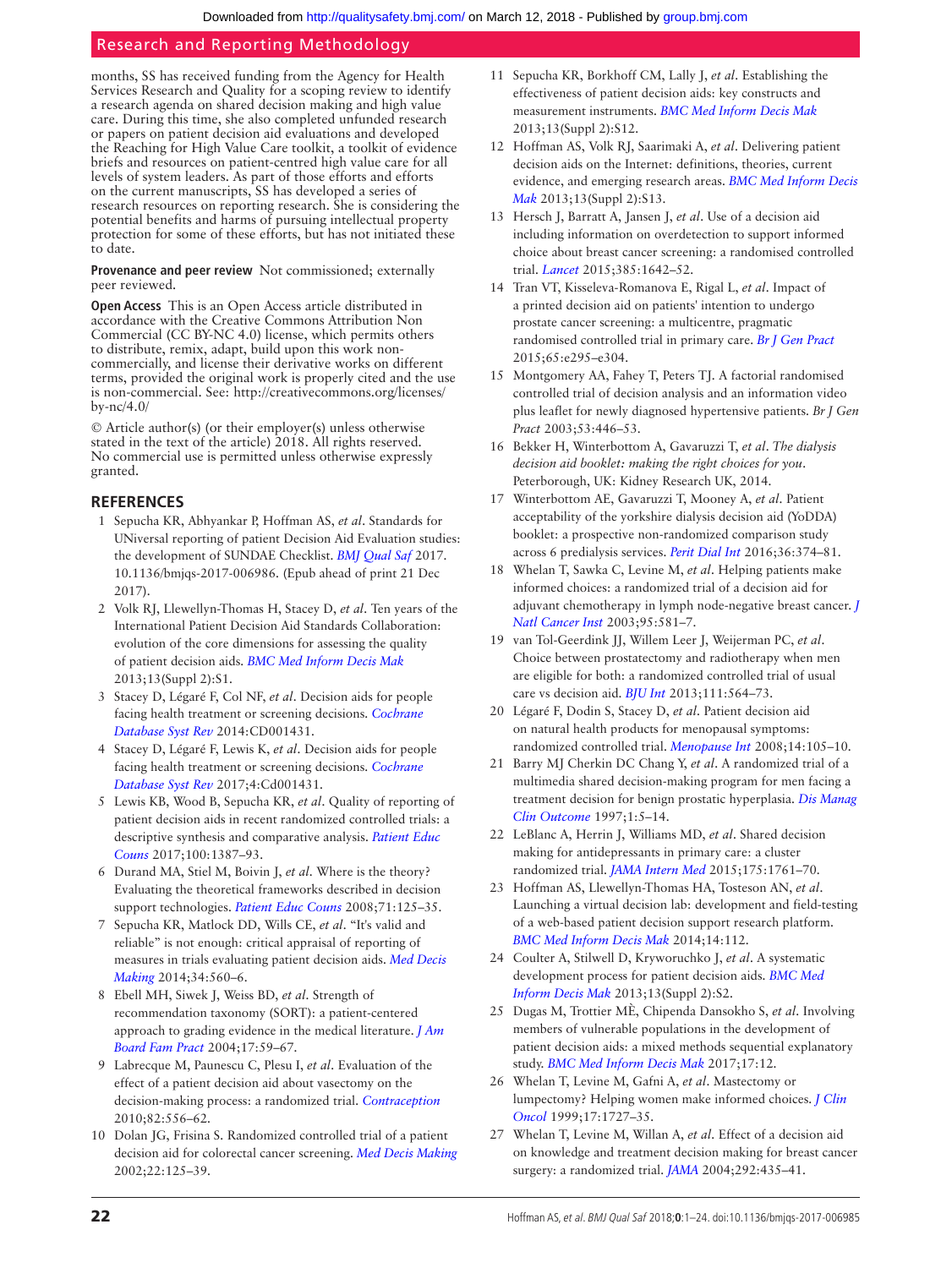- <span id="page-23-0"></span>28 O'Connor AM, Bennett CL, Stacey D, *et al*. Decision aids for people facing health treatment or screening decisions. *[Cochrane Database Syst Rev](http://dx.doi.org/10.1002/14651858.CD001431.pub2)* 2009:CD001431.
- <span id="page-23-6"></span>29 Joseph-Williams N, Newcombe R, Politi M, *et al*. Toward minimum standards for certifying patient decision aids: a modified delphi consensus process. *[Med Decis Making](http://dx.doi.org/10.1177/0272989X13501721)* 2014;34:699–710.
- 30 National Quality Forum. *National standards for the certification of patient decision aids*. Washington, D.C.: National Quality Forum, 2016.
- <span id="page-23-1"></span>31 Miller DP, Spangler JG, Case LD, *et al*. Effectiveness of a web-based colorectal cancer screening patient decision aid: a randomized controlled trial in a mixed-literacy population. *[Am](http://dx.doi.org/10.1016/j.amepre.2011.02.019)  [J Prev Med](http://dx.doi.org/10.1016/j.amepre.2011.02.019)* 2011;40:608–15.
- <span id="page-23-2"></span>32 LeBlanc A, Wang AT, Wyatt K, *et al*. Encounter decision aid vs. clinical decision support or usual care to support patient-centered treatment decisions in osteoporosis: the osteoporosis choice randomized trial II. *[PLoS One](http://dx.doi.org/10.1371/journal.pone.0128063)* 2015;10:e0128063.
- <span id="page-23-3"></span>33 Frosch DL, Kaplan RM, Felitti V. The evaluation of two methods to facilitate shared decision making for men considering the prostate-specific antigen test. *[J Gen Intern Med](http://dx.doi.org/10.1046/j.1525-1497.2001.016006391.x)* 2001;16:391–8.
- 34 Keyserling TC, Sheridan SL, Draeger LB, *et al*. A comparison of live counseling with a web-based lifestyle and medication intervention to reduce coronary heart disease risk: a randomized clinical trial. *[JAMA Intern Med](http://dx.doi.org/10.1001/jamainternmed.2014.1984)* 2014;174:1144–57.
- 35 Office of Cancer Communications National Cancer Institute. *Making health communication programs work: a planner's guide, pink book*. Bethesda, MD: U.S. Department of Health and Human Services, Publich Health Service, National Institutes of Health, 2004.
- 36 U.S.Department of Health and Human Services. *Understanding and improving health*. 2 edn. Washington, D.C: U.S. Government Printing Office, 2010.
- 37 van Genugten L, Dusseldorp E, Webb TL, *et al*. Which Combinations of techniques and modes of delivery in internetbased interventions effectively change health behavior? A meta-analysis. *[J Med Internet Res](http://dx.doi.org/10.2196/jmir.4218)* 2016;18:e155.
- 38 Webb TL, Joseph J, Yardley L, *et al*. Using the internet to promote health behavior change: a systematic review and meta-analysis of the impact of theoretical basis, use of behavior change techniques, and mode of delivery on efficacy. *[J Med](http://dx.doi.org/10.2196/jmir.1376)  [Internet Res](http://dx.doi.org/10.2196/jmir.1376)* 2010;12:e4.
- 39 Woolf SH, Chan EC, Harris R, *et al*. Promoting informed choice: transforming health care to dispense knowledge for decision making. *[Ann Intern Med](http://dx.doi.org/10.7326/0003-4819-143-4-200508160-00010)* 2005;143:293–300.
- 40 Karsh BT, Holden RJ, Alper SJ, *et al*. A human factors engineering paradigm for patient safety: designing to support the performance of the healthcare professional. *[Qual Saf](http://dx.doi.org/10.1136/qshc.2005.015974)  [Health Care](http://dx.doi.org/10.1136/qshc.2005.015974)* 2006;15(Suppl 1):i59–65.
- <span id="page-23-4"></span>41 Sheridan SL, Draeger LB, Pignone MP, *et al*. Designing and implementing a comparative effectiveness study of two strategies for delivering high quality CHD prevention: methods and participant characteristics for the Heart to Health study. *[Contemp Clin Trials](http://dx.doi.org/10.1016/j.cct.2013.07.013)* 2013;36:394–405.
- <span id="page-23-5"></span>42 Abhyankar P, Volk RJ, Blumenthal-Barby J, *et al*. Balancing the presentation of information and options in patient decision aids: an updated review. *[BMC Med Inform Decis Mak](http://dx.doi.org/10.1186/1472-6947-13-S2-S6)* 2013;13(Suppl):S6.
- <span id="page-23-7"></span>43 Sheridan SL, Draeger LB, Pignone MP, *et al*. A randomized trial of an intervention to improve use and adherence to

effective coronary heart disease prevention strategies. *[BMC](http://dx.doi.org/10.1186/1472-6963-11-331)  [Health Serv Res](http://dx.doi.org/10.1186/1472-6963-11-331)* 2011;11:331.

- <span id="page-23-8"></span>44 Chabrera C, Zabalegui A, Bonet M, *et al*. A decision aid to support informed choices for patients recently diagnosed with prostate cancer: a randomized controlled trial. *[Cancer Nurs](http://dx.doi.org/10.1097/NCC.0000000000000170)* 2015;38:E42–E50.
- <span id="page-23-9"></span>45 Knops AM, Goossens A, Ubbink DT, *et al*. A decision aid regarding treatment options for patients with an asymptomatic abdominal aortic aneurysm: a randomised clinical trial. *[Eur J](http://dx.doi.org/10.1016/j.ejvs.2014.04.016)  [Vasc Endovasc Surg](http://dx.doi.org/10.1016/j.ejvs.2014.04.016)* 2014;48:276–83.
- <span id="page-23-10"></span>46 O'Connor AM, Tugwell P, Wells GA, *et al*. A decision aid for women considering hormone therapy after menopause: decision support framework and evaluation. *[Patient Educ](http://dx.doi.org/10.1016/S0738-3991(98)00026-3)  [Couns](http://dx.doi.org/10.1016/S0738-3991(98)00026-3)* 1998;33:267–79.
- <span id="page-23-11"></span>47 Kupke J, Wicht MJ, Stützer H, *et al*. Does the use of a visualised decision board by undergraduate students during shared decision-making enhance patients' knowledge and satisfaction? - A randomised controlled trial. *[Eur J Dent Educ](http://dx.doi.org/10.1111/eje.12002)* 2013;17:19–25.
- <span id="page-23-12"></span>48 Jones LA, Weymiller AJ, Shah N, *et al*. Should clinicians deliver decision aids? Further exploration of the statin choice randomized trial results. *[Med Decis Making](http://dx.doi.org/10.1177/0272989X09333120)* 2009;29:468–74.
- <span id="page-23-13"></span>49 Frosch DL, Kaplan RM, Felitti VJ. A randomized controlled trial comparing internet and video to facilitate patient education for men considering the prostate specific antigen test. *[J Gen Intern Med](http://dx.doi.org/10.1046/j.1525-1497.2003.20911.x)* 2003;18:781–7.
- <span id="page-23-14"></span>50 Allen JD, Othus MK, Hart A, *et al*. A randomized trial of a computer-tailored decision aid to improve prostate cancer screening decisions: results from the take the wheel trial. *[Cancer Epidemiol Biomarkers Prev](http://dx.doi.org/10.1158/1055-9965.EPI-09-0410)* 2010;19:2172–86.
- <span id="page-23-15"></span>51 Loh A, Simon D, Wills CE, *et al*. The effects of a shared decision-making intervention in primary care of depression: a cluster-randomized controlled trial. *[Patient Educ Couns](http://dx.doi.org/10.1016/j.pec.2007.03.023)* 2007;67:324–32.
- <span id="page-23-16"></span>52 Trevena LJ, Irwig L, Barratt A. Randomized trial of a selfadministered decision aid for colorectal cancer screening. *[J](http://dx.doi.org/10.1258/jms.2008.007110)  [Med Screen](http://dx.doi.org/10.1258/jms.2008.007110)* 2008;15:76–82.
- <span id="page-23-17"></span>53 Frosch DL, Bhatnagar V, Tally S, *et al*. Internet patient decision support: a randomized controlled trial comparing alternative approaches for men considering prostate cancer screening. *[Arch Intern Med](http://dx.doi.org/10.1001/archinternmed.2007.111)* 2008;168:363–9.
- <span id="page-23-18"></span>54 Montori VM, Shah ND, Pencille LJ, *et al*. Use of a decision aid to improve treatment decisions in osteoporosis: the osteoporosis choice randomized trial. *[Am J Med](http://dx.doi.org/10.1016/j.amjmed.2011.01.013)* 2011;124:549–56.
- <span id="page-23-19"></span>55 Lepore SJ, Wolf RL, Basch CE, *et al*. Informed decision making about prostate cancer testing in predominantly immigrant black men: a randomized controlled trial. *[Ann Behav Med](http://dx.doi.org/10.1007/s12160-012-9392-3)* 2012;44:320–30.
- <span id="page-23-20"></span>56 Moore GF, Audrey S, Barker M, *et al*. Process evaluation of complex interventions: Medical Research Council guidance. *[BMJ](http://dx.doi.org/10.1136/bmj.h1258)* 2015;350:h1258.
- <span id="page-23-21"></span>57 Thomson RG, Eccles MP, Steen IN, *et al*. A patient decision aid to support shared decision-making on anti-thrombotic treatment of patients with atrial fibrillation: randomised controlled trial. *[Qual Saf Health Care](http://dx.doi.org/10.1136/qshc.2006.018481)* 2007;16:216–23.
- <span id="page-23-22"></span>58 van der Krieke L, Emerencia AC, Boonstra N, *et al*. A webbased tool to support shared decision making for people with a psychotic disorder: randomized controlled trial and process evaluation. *[J Med Internet Res](http://dx.doi.org/10.2196/jmir.2851)* 2013;15:e216.
- <span id="page-23-23"></span>59 Murtagh MJ, Thomson RG, May CR, *et al*. Qualitative methods in a randomised controlled trial: the role of an integrated qualitative process evaluation in providing evidence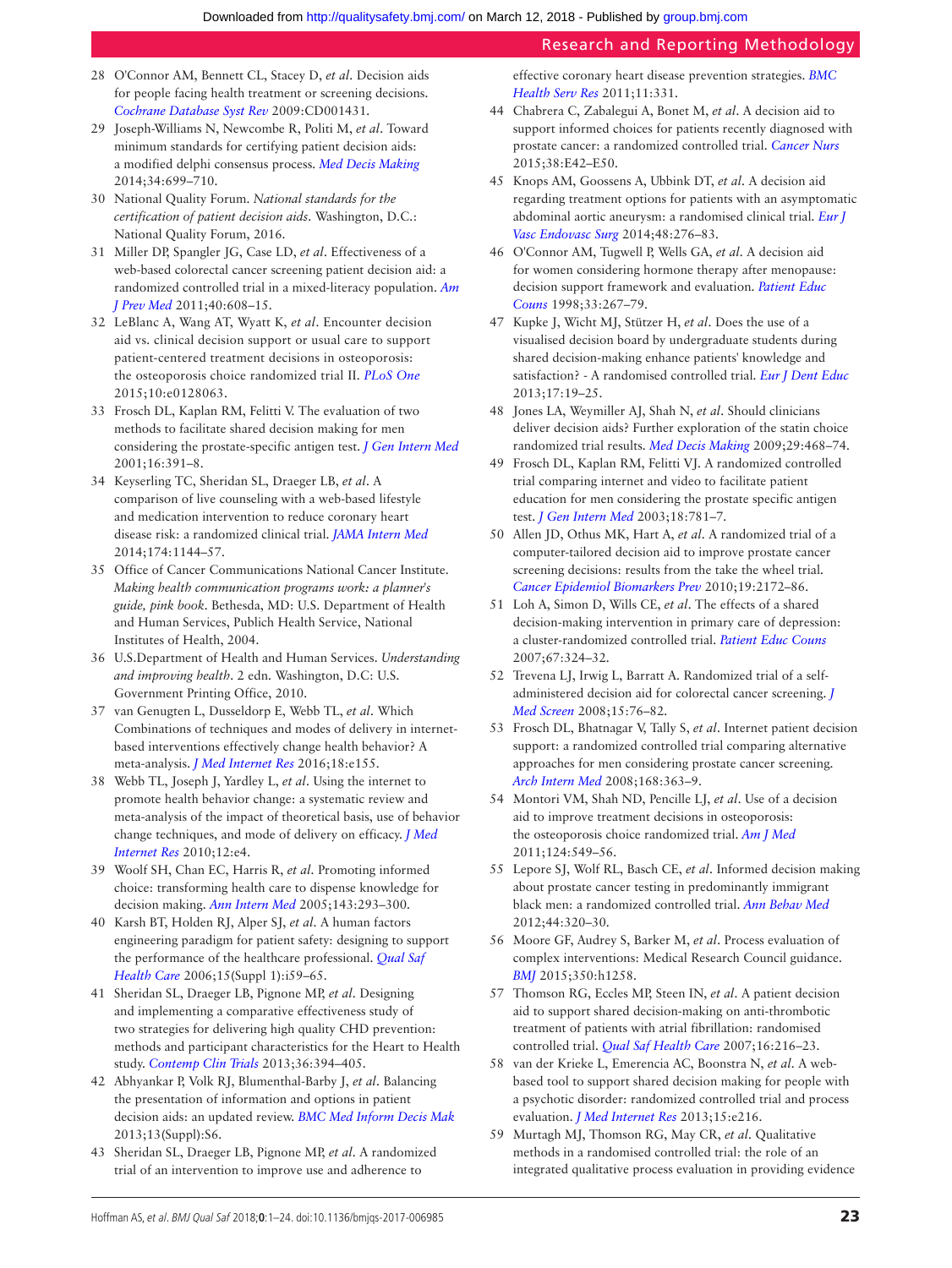to discontinue the intervention in one arm of a trial of a decision support tool. *[Qual Saf Health Care](http://dx.doi.org/10.1136/qshc.2006.018499)* 2007;16:224–9.

- <span id="page-24-0"></span>60 Bekker HL. The loss of reason in patient decision aid research: do checklists damage the quality of informed choice interventions? *[Patient Educ Couns](http://dx.doi.org/10.1016/j.pec.2010.01.002)* 2010;78:357–64.
- <span id="page-24-1"></span>61 Bekker HL. Using decision making theory to inform clinical practice. In: Elwyn G, Edwards A, eds. *Shared decision making in health care: achieving evidence-based patient choice*. 2nd edn. New York: Oxford University Press, 2009:45–52.
- <span id="page-24-2"></span>62 Doull M, O'Connor A, Jacobsen MJ, *et al*. Investigating the decision-making needs of HIV-positive women in Africa using the Ottawa decision-support framework: knowledge gaps and opportunities for intervention. *[Patient Educ Couns](http://dx.doi.org/10.1016/j.pec.2006.06.020)* 2006;63:279–91.
- <span id="page-24-3"></span>63 O'Connor AM, Fiset V, DeGrasse C, *et al*. Decision aids for patients considering options affecting cancer outcomes: evidence of efficacy and policy implications. *[J Natl Cancer Inst](http://dx.doi.org/10.1093/oxfordjournals.jncimonographs.a024212)  [Monogr](http://dx.doi.org/10.1093/oxfordjournals.jncimonographs.a024212)* 1999;25:67–80.
- <span id="page-24-4"></span>64 O'Connor A. *Users manual - decisional conflict scale*. Ottawa, ON: Ottawa Health Research Institute, 1993.
- <span id="page-24-5"></span>65 Reyna VF. A theory of medical decision making and health: fuzzy trace theory. *[Med Decis Making](http://dx.doi.org/10.1177/0272989X08327066)* 2008;28:850–65.
- <span id="page-24-6"></span>66 Korfage IJ, Fuhrel-Forbis A, Ubel PA, *et al*. Informed choice about breast cancer prevention: randomized controlled trial of an online decision aid intervention. *[Breast Cancer Res](http://dx.doi.org/10.1186/bcr3468)* 2013;15:R74.
- <span id="page-24-7"></span>67 Volk RJ, Cass AR, Spann SJ. A randomized controlled trial of shared decision making for prostate cancer screening. *[Arch](http://dx.doi.org/10.1001/archfami.8.4.333)  [Fam Med](http://dx.doi.org/10.1001/archfami.8.4.333)* 1999;8:333–40.
- <span id="page-24-8"></span>68 Hoffman AS, Lowenstein LM, Kamath GR, *et al*. An entertainment-education colorectal cancer screening decision aid for African American patients: a randomized controlled trial. *[Cancer](http://dx.doi.org/10.1002/cncr.30489)* 2017;123:1401–8.
- <span id="page-24-9"></span>69 Sepucha KR, Stacey D, Clay CF, *et al*. Decision quality instrument for treatment of hip and knee osteoarthritis: a psychometric evaluation. *[BMC Musculoskelet Disord](http://dx.doi.org/10.1186/1471-2474-12-149)* 2011;12:149.
- <span id="page-24-10"></span>70 Volk RJ, Jibaja-Weiss ML, Hawley ST, *et al*. Entertainment education for prostate cancer screening: a randomized trial among primary care patients with low health literacy. *[Patient](http://dx.doi.org/10.1016/j.pec.2008.07.033)  [Educ Couns](http://dx.doi.org/10.1016/j.pec.2008.07.033)* 2008;73:482–9.
- <span id="page-24-11"></span>71 McCaffery KJ, Holmes-Rovner M, Smith SK, *et al*. Addressing health literacy in patient decision aids. *[BMC Med Inform Decis](http://dx.doi.org/10.1186/1472-6947-13-S2-S10)  [Mak](http://dx.doi.org/10.1186/1472-6947-13-S2-S10)* 2013;13(Suppl 2):S10.
- 72 Hawley ST, Volk RJ, Krishnamurthy P, *et al*. Preferences for colorectal cancer screening among racially/ethnically diverse primary care patients. *[Med Care](http://dx.doi.org/10.1097/MLR.0b013e31817d932e)* 2008;46(Suppl 1):S10–16.
- 73 Alden DL, Friend J, Schapira M, *et al*. Cultural targeting and tailoring of shared decision making technology: a theoretical framework for improving the effectiveness of patient decision aids in culturally diverse groups. *[Soc Sci Med](http://dx.doi.org/10.1016/j.socscimed.2014.01.002)* 2014;105:1–8.
- <span id="page-24-12"></span>74 Politi MC, Kaphingst KA, Liu JE, *et al*. A randomized trial examining three strategies for supporting health insurance decisions among the uninsured. *[Med Decis Making](http://dx.doi.org/10.1177/0272989X15578635)* 2016;36:911–22.
- <span id="page-24-13"></span>75 Brown JG, Joyce KE, Stacey D, *et al*. Patients or volunteers? The impact of motivation for trial participation on the efficacy of patient decision Aids: a secondary analysis of a Cochrane systematic review. *[Med Decis Making](http://dx.doi.org/10.1177/0272989X15579172)* 2015;35:419–35.
- <span id="page-24-14"></span>76 Patel S, Ngunjiri A, Hee SW, *et al*. Primum non nocere: shared informed decision making in low back pain--a pilot cluster randomised trial. *[BMC Musculoskelet Disord](http://dx.doi.org/10.1186/1471-2474-15-282)* 2014;15:282.
- <span id="page-24-15"></span>77 Shaffer VA, Owens J, Zikmund-Fisher BJ. The effect of patient narratives on information search in a web-based breast cancer decision aid: an eye-tracking study. *[J Med Internet Res](http://dx.doi.org/10.2196/jmir.2784)* 2013;15:e273.
- 78 Heaven B, Murtagh M, Rapley T, *et al*. Patients or research subjects? A qualitative study of participation in a randomised controlled trial of a complex intervention. *[Patient Educ Couns](http://dx.doi.org/10.1016/j.pec.2005.07.013)* 2006;62:260–70.
- <span id="page-24-16"></span>79 van Roosmalen MS, Stalmeier PF, Verhoef LC, *et al*. Randomized trial of a shared decision-making intervention consisting of trade-offs and individualized treatment information for *BRCA1/2* mutation carriers. *[J Clin Oncol](http://dx.doi.org/10.1200/JCO.2004.05.066)* 2004;22:3293–301.
- <span id="page-24-17"></span>80 Hoffman AS. Teaching diverse orthopaedic patient populations about deliberative decision making skills: testing a design strategy for online patients' decision aids [thesis]. Dartmouth College:Hanover, New Hampshire, 2011.
- <span id="page-24-18"></span>81 Stacey D, Hawker G, Dervin G, *et al*. Decision aid for patients considering total knee arthroplasty with preference report for surgeons: a pilot randomized controlled trial. *[BMC](http://dx.doi.org/10.1186/1471-2474-15-54)  [Musculoskelet Disord](http://dx.doi.org/10.1186/1471-2474-15-54)* 2014;15:54.
- <span id="page-24-19"></span>82 Bozic KJ, Belkora J, Chan V, *et al*. Shared decision making in patients with osteoarthritis of the hip and knee: results of a randomized controlled trial. *[J Bone Joint Surg Am](http://dx.doi.org/10.2106/JBJS.M.00004)* 2013;95:1633–9.
- <span id="page-24-20"></span>83 Mathers N, Ng CJ, Campbell MJ, *et al*. Clinical effectiveness of a patient decision aid to improve decision quality and glycaemic control in people with diabetes making treatment choices: a cluster randomised controlled trial (PANDAs) in general practice. *[BMJ Open](http://dx.doi.org/10.1136/bmjopen-2012-001469)* 2012;2:e001469.
- <span id="page-24-21"></span>84 Smith SK, Trevena L, Simpson JM, *et al*. A decision aid to support informed choices about bowel cancer screening among adults with low education: randomised controlled trial. *[BMJ](http://dx.doi.org/10.1136/bmj.c5370)* 2010;341:c5370.
- <span id="page-24-22"></span>85 Klein KA, Watson L, Ash JS, *et al*. Evaluation of risk communication in a mammography patient decision aid. *[Patient Educ Couns](http://dx.doi.org/10.1016/j.pec.2016.02.013)* 2016;99:1240–8.
- <span id="page-24-23"></span>86 Siegel CA, Horton H, Siegel LS, *et al*. A validated web-based tool to display individualised Crohn's disease predicted outcomes based on clinical, serologic and genetic variables. *[Aliment Pharmacol Ther](http://dx.doi.org/10.1111/apt.13460)* 2016;43:262–71.
- <span id="page-24-24"></span>87 Elwyn G, Dannenberg M, Blaine A, *et al*. Trustworthy patient decision aids: a qualitative analysis addressing the risk of competing interests. *[BMJ Open](http://dx.doi.org/10.1136/bmjopen-2016-012562)* 2016;6:e012562.
- <span id="page-24-25"></span>88 LeBlanc A, Ruud KL, Branda ME, *et al*. The impact of decision aids to enhance shared decision making for diabetes (the DAD study): protocol of a cluster randomized trial. *[BMC Health](http://dx.doi.org/10.1186/1472-6963-12-130)  [Serv Res](http://dx.doi.org/10.1186/1472-6963-12-130)* 2012;12:130.
- <span id="page-24-27"></span>89 Calvert M, Blazeby J, Altman DG, *et al*. Reporting of patientreported outcomes in randomized trials: the CONSORT PRO extension. *[JAMA](http://dx.doi.org/10.1001/jama.2013.879)* 2013;309:814–22.
- <span id="page-24-26"></span>90 Hoffmann TC, Glasziou PP, Boutron I, *et al*. Better reporting of interventions: template for intervention description and replication (TIDieR) checklist and guide. *[BMJ](http://dx.doi.org/10.1136/bmj.g1687)* 2014;348:g1687.